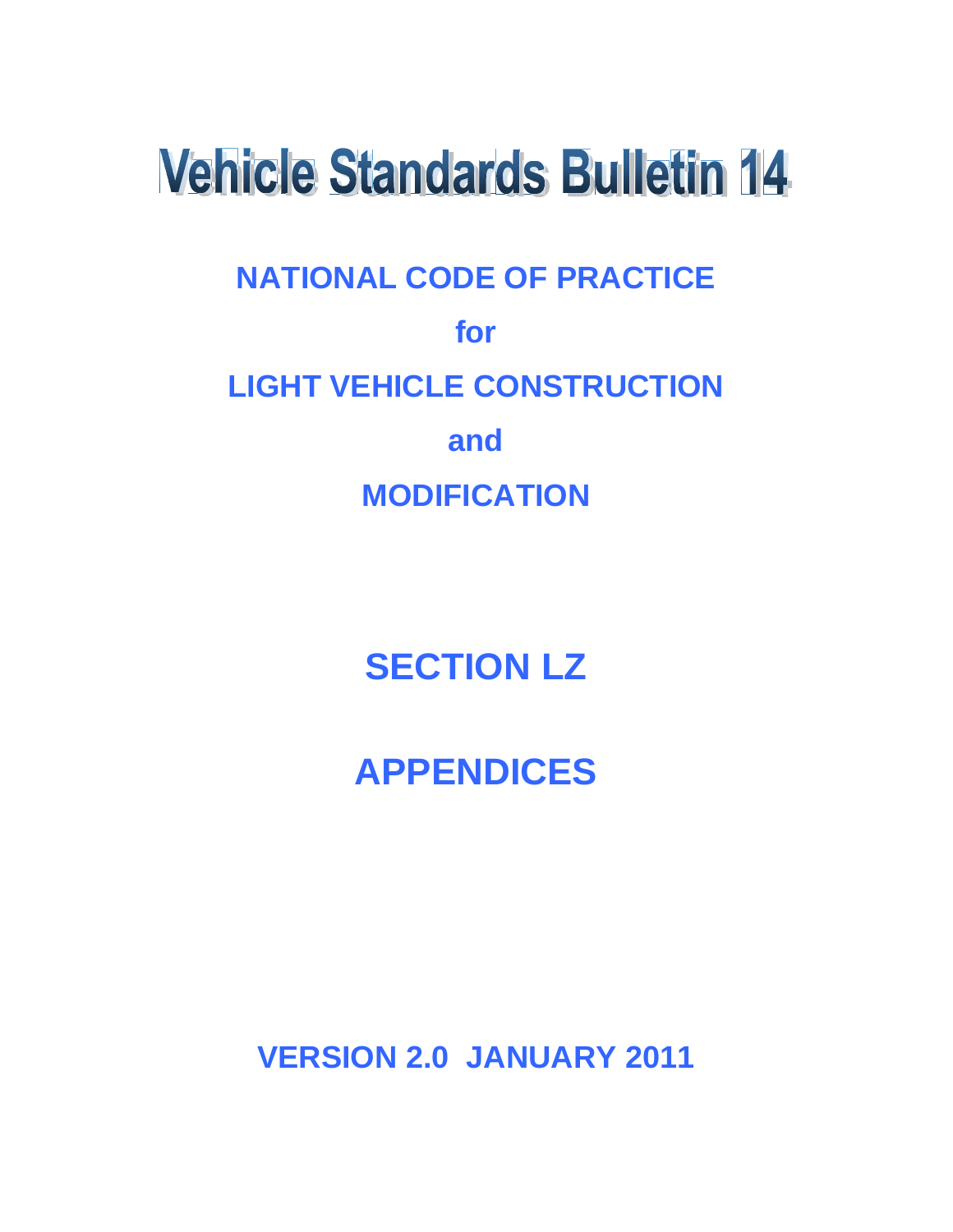### **Vehicle Standards Bulletin 14**

#### *National Code of Practice for Light Vehicle Construction and Modification* **(VSB 14)**

#### *Important Information for Users*

Users of VSB 14 need to be aware that this document needs to be used in conjunction with the appropriate administrative requirements of the jurisdiction in which they wish to either register a vehicle or to obtain approval for a modification for an already registered vehicle. *Administrative requirements* include, amongst other things, processes for vehicle registration, obtaining exemptions, obtaining modification approvals, vehicle inspections, preparation and submission of reports and the payment of appropriate fees and charges.

If unsure of any of the requirements specified in VSB 14, or if more information is needed for any other issues concerning the administrative requirements, users should contact their relevant Registration Authority **prior** to commencing any work.

While VSB 14 provides advice on the construction of Individually Constructed Vehicle (ICVs) and the execution of modifications, it is not to be taken to be a design manual. Determination of component strength, performance, suitability and functionality must be either calculated or determined on a case by case basis by suitably qualified personnel experienced in each matter under consideration.

Users of VSB 14 also need to ensure that they refer to the most recent version of the relevant Section/s when working on a project. The version is identified by the version number and date on the face page of each Section. The version and date is also located in the footer of each page in each Section. On the website the version number is specified in the Section file name for easy identification.

If a project is taking a long time to complete, check the currency of the version you are using.

Users must be familiar with the provisions stated in the Preface and Introduction. These two Sections provide the necessary background information to assist users in understanding how VSB 14 is administered by Registration Authorities across Australia, on how it is structured, and the meaning of the types of modification codes specified in VSB 14. If not already done so, users should download them for study and reference.

Understanding these requirements is important to ensure that the correct processes are followed thereby reducing the likelihood of having work rejected by Registration Authorities.

Many of the Sections refer to other Sections within VSB 14 for further information or additional requirements. Users must read and apply all relevant Sections.

If in doubt about any issue concerning or contained in VSB 14, users should seek clarification from the appropriate State or Territory Registration Authority.

**Please do not contact Vehicle Safety Standards (VSS) of the Australian Government Department of Infrastructure and Transport in Canberra about VSB 14. VSS provides the website as a service only.**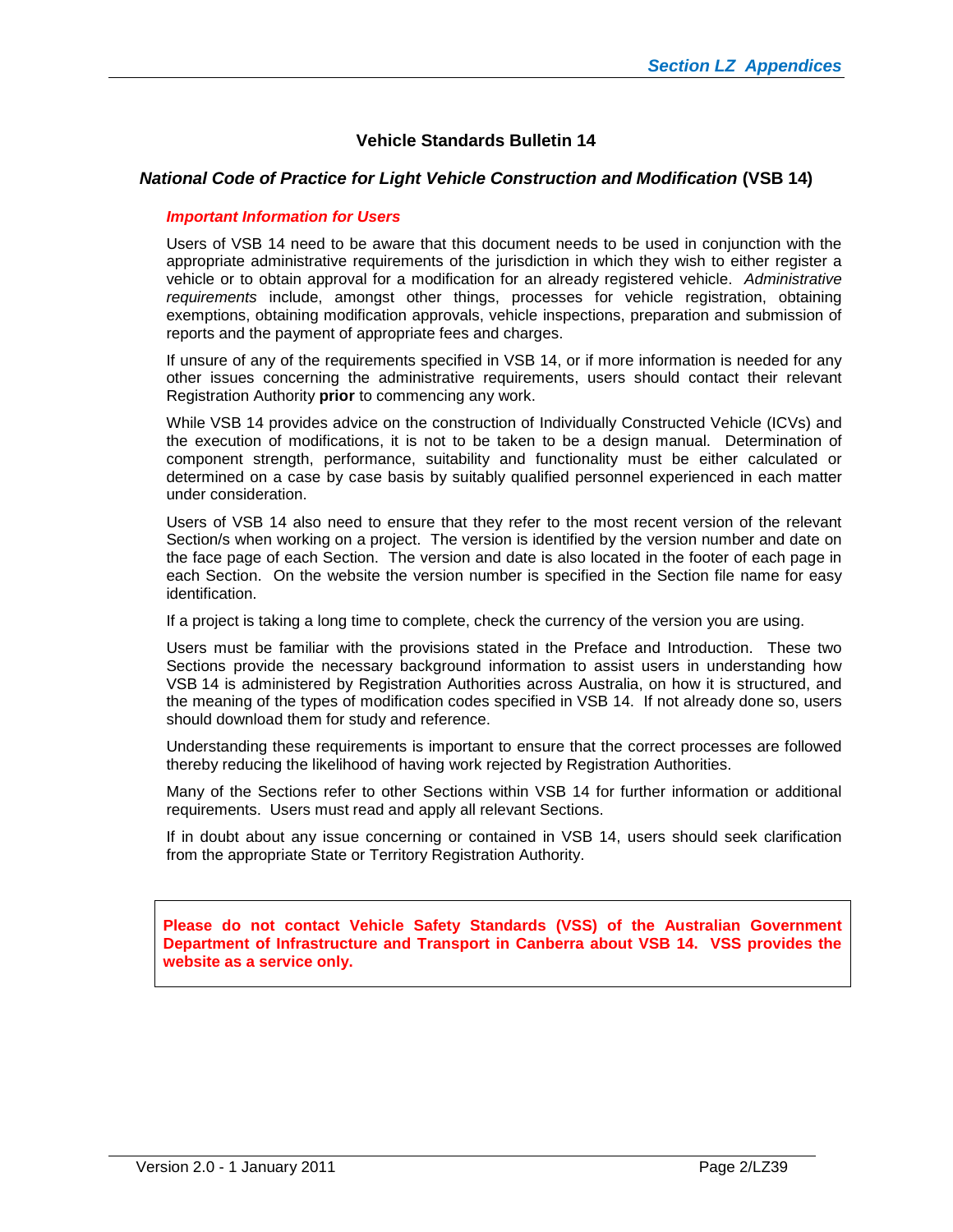# **National Code of Practice for the Construction and Modification of Light Vehicles**

# **APPENDICES**

# **CONTENTS**

| <b>APPENDIX A</b>                                                      |  |  |  |  |
|------------------------------------------------------------------------|--|--|--|--|
| 1                                                                      |  |  |  |  |
| $\overline{2}$                                                         |  |  |  |  |
| 3                                                                      |  |  |  |  |
| $\overline{4}$                                                         |  |  |  |  |
|                                                                        |  |  |  |  |
| 1                                                                      |  |  |  |  |
| $\overline{2}$                                                         |  |  |  |  |
| 3                                                                      |  |  |  |  |
| APPENDIX C HEATING AND WELDING OF STEERING COMPONENTS  10              |  |  |  |  |
| $\mathbf{1}$                                                           |  |  |  |  |
| 2                                                                      |  |  |  |  |
| 3                                                                      |  |  |  |  |
| MANDATORY REQUIREMENTS FOR HEATING OR WELDING OF STEERING OR<br>4      |  |  |  |  |
|                                                                        |  |  |  |  |
| 5                                                                      |  |  |  |  |
| <b>APPENDIX D</b>                                                      |  |  |  |  |
| $\mathbf{1}$                                                           |  |  |  |  |
| CHROME PLATING of CRITICAL COMPONENTS NOT ALLOWED 13<br>$\overline{2}$ |  |  |  |  |
| 3                                                                      |  |  |  |  |
| APPENDIX E PROOF OF COMPLIANCE UTILISING RAWS GUIDELINES AND           |  |  |  |  |
| PROCEDURES 15                                                          |  |  |  |  |
| 1                                                                      |  |  |  |  |
| $\overline{2}$                                                         |  |  |  |  |
| 3                                                                      |  |  |  |  |
| 4                                                                      |  |  |  |  |
| 5                                                                      |  |  |  |  |
| 6                                                                      |  |  |  |  |
| 7                                                                      |  |  |  |  |
| SUMMARY OF EMISSION REQUIREMENTS FOR NEW LIGHT<br><b>APPENDIX F</b>    |  |  |  |  |
|                                                                        |  |  |  |  |
| APPENDIX G SAFETY GLAZING MATERIAL AND APPLIED WINDOW TINTING21        |  |  |  |  |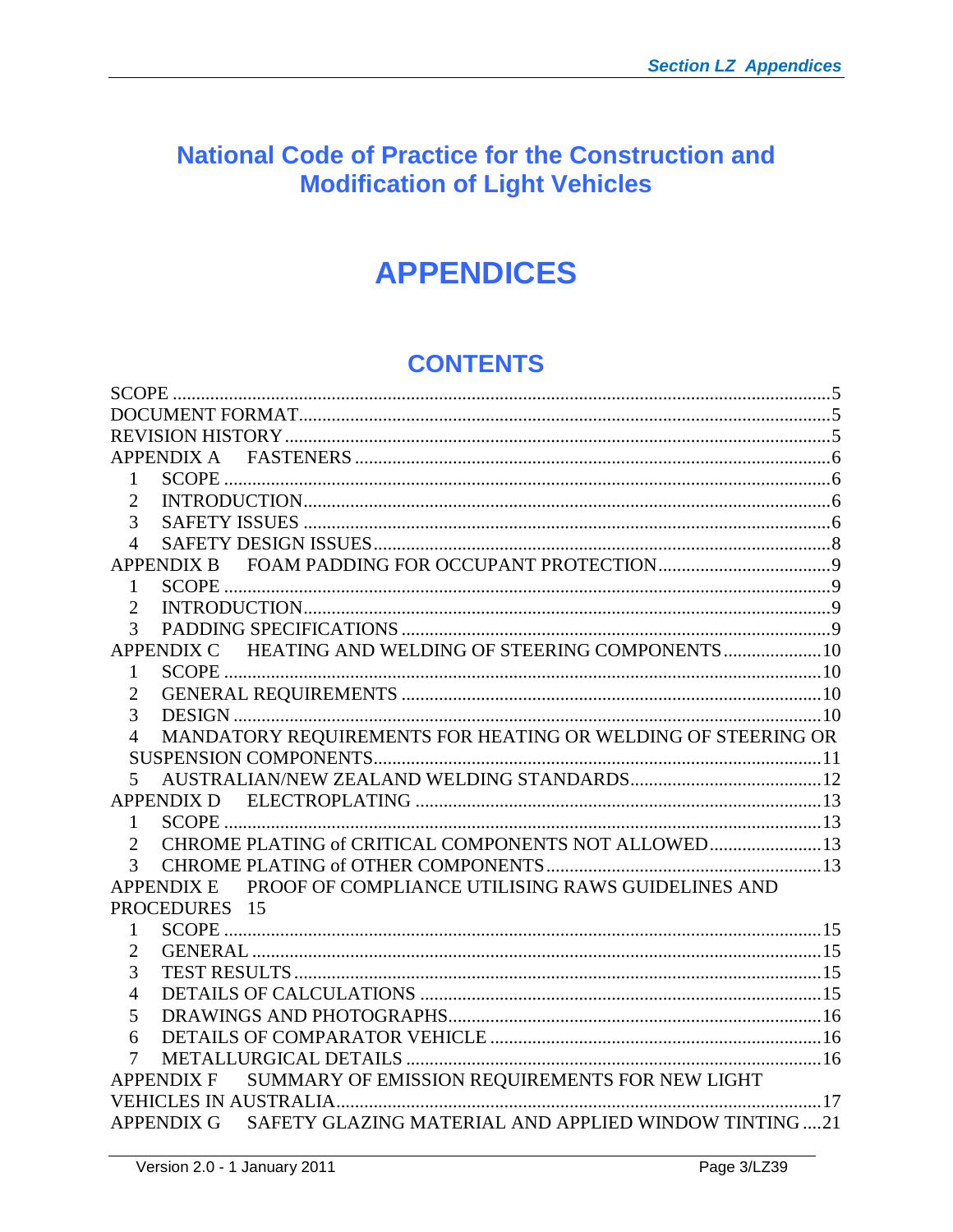|                             |                                                              | 21 |
|-----------------------------|--------------------------------------------------------------|----|
| $\mathcal{D}_{\cdot}$       |                                                              |    |
| 3                           |                                                              |    |
| 4                           |                                                              |    |
| 5                           | APPROVED MATERIAL FOR WINDSCREENS, WINDOWS AND OTHER GLAZING |    |
|                             |                                                              | 21 |
| 6                           |                                                              |    |
| 7                           | LUMINANCE TRANSMITTANCE OF WINDOWS OR INTERNAL PARTITIONS 24 |    |
| 8                           | MEASURING AND CALCULATING LUMINOUS TRANSMITTANCE             |    |
|                             |                                                              |    |
|                             |                                                              |    |
| $\mathcal{D}_{\mathcal{L}}$ |                                                              |    |
| 3                           |                                                              |    |
| 4                           |                                                              |    |
| 5.                          |                                                              |    |
| 6                           |                                                              |    |
| 7                           |                                                              |    |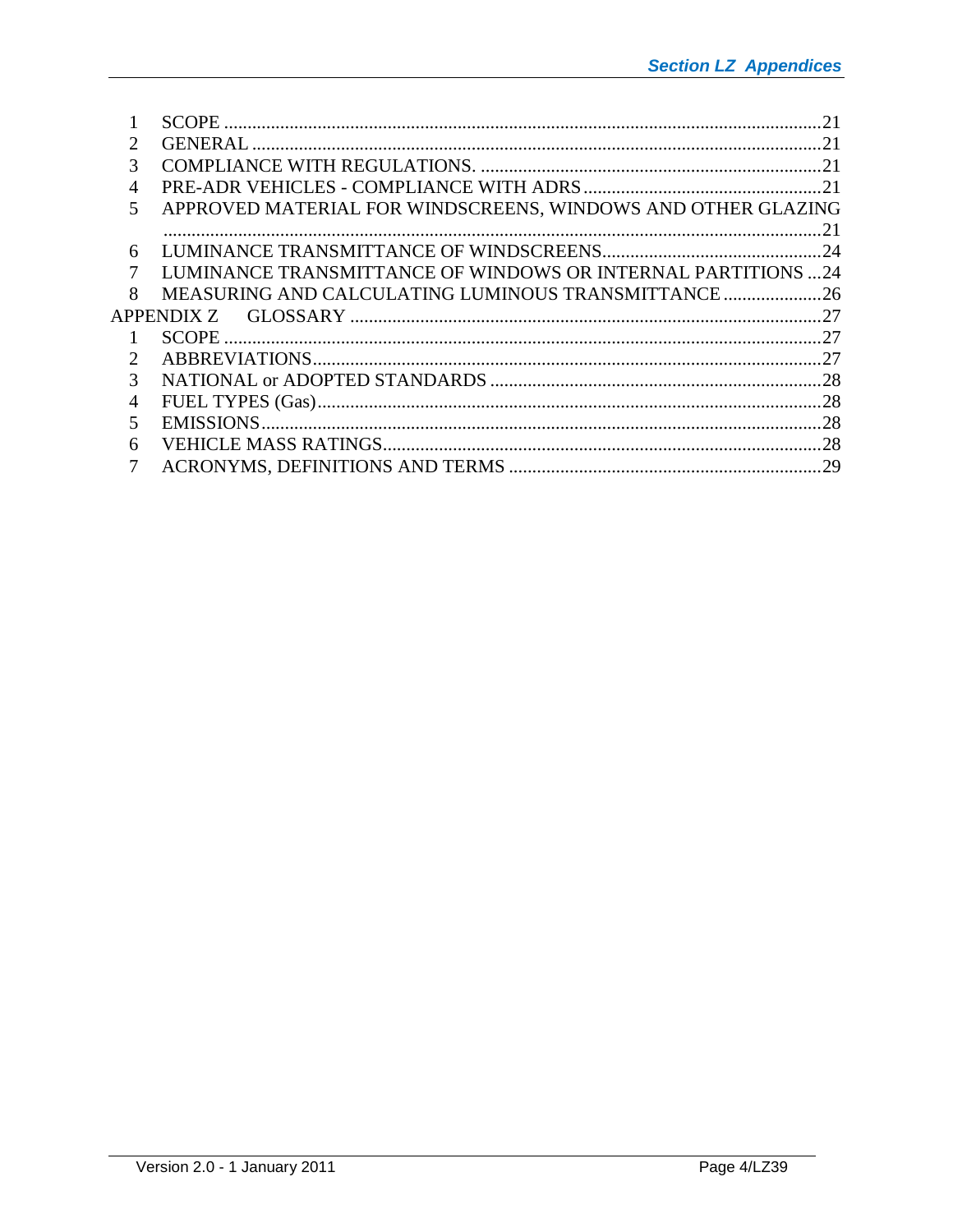# **Vehicle Standards Bulletin 14 National Code of Practice for Light Vehicle Construction and Modification**

# **APPENDICES**

# <span id="page-4-0"></span>**SCOPE**

The requirements contained in the appendices of this Section apply to all other Sections and Guidelines of VSB 14.

# <span id="page-4-1"></span>**DOCUMENT FORMAT**

This document is available in electronic format and is available for download from the Departmentof Infrastructure and Transport website located at: <[www.infrastructure.gov.au>](http://www.infrastructure.gov.au/)

While each Section of VSB 14 may be downloaded as individual Sections for the convenience of persons who may have a specific issue to address, it is vital that any other referenced Sections applicable to the specific work being undertaken are downloaded and followed also.

# <span id="page-4-2"></span>**REVISION HISTORY**

| <b>Revision</b>        | <b>Comments</b>                                                                                                                          |  |  |  |  |
|------------------------|------------------------------------------------------------------------------------------------------------------------------------------|--|--|--|--|
| <b>First Published</b> | This Appendix was approved for publication by the Australian<br>Motor Vehicle Certification Board Working Party on the<br>1 January 2011 |  |  |  |  |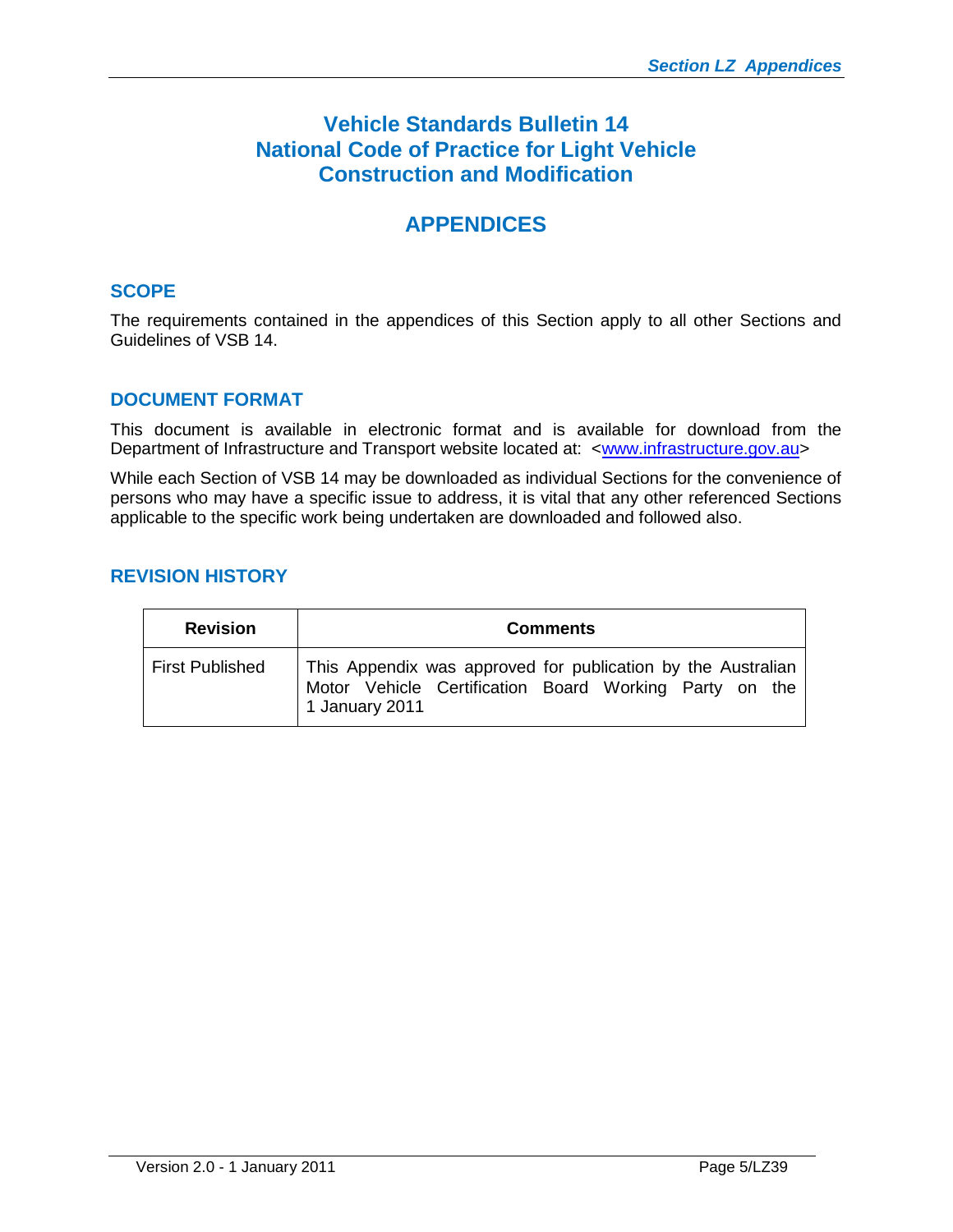# <span id="page-5-0"></span>**APPENDIX A FASTENERS**

# <span id="page-5-1"></span>**1 SCOPE**

These requirements apply to all Sections and Guidelines of VSB 14.

Registration Authorities are particularly concerned about the safety of vehicles and as a consequence will not accept inadequate or badly designed fasteners in any structural or critical component, nor in any other component or assembly that is likely to cause harm or injury to any person.

The information provided in this appendix is general in nature and is intended to highlight the minimum requirements expected by Registration Authorities for the majority of common modifications. This appendix is not a substitute for a design manual and professional advice from appropriately qualified and experienced personnel must be sought for more complex applications.

# <span id="page-5-2"></span>**2 INTRODUCTION**

The safety and the overall performance of any vehicle depends, to a very large extent, on the performance of the multitude of fasteners that hold the various parts of the vehicle together. Modern vehicles incorporate a large number of mechanical, electrical and electronic parts, each of which is held together by specifically designed fasteners.

It is therefore not surprising that the automobile industry is one of the largest single consumers of fasteners. In addition to safety considerations, many automotive fasteners must be highly resistant to corrosion and are often required to have *aesthetic* value if they are located in full view of the driver and other occupants.

Registration Authorities are principally concerned with safety and as a consequence the requirements specified in the sections titled *Safety Issues* and *Safety Design Issues* are mandatory for all work carried out in VSB 14.

#### <span id="page-5-3"></span>**3 SAFETY ISSUES**

#### **3.1 General**

Unless supported by specific engineering design, all fasteners in highly stressed locations must be either high tensile ISO Grade 8.8 (metric sizes), SAE Grade 5 (imperial sizes) or of an equivalent standard, as a minimum specification.

All replacement fasteners must be of equivalent or higher strength and quality than the original fasteners they replace.

All fasteners must be of sufficient size, strength and number to perform their allocated task.

Each bolt or fastener must be long enough to ensure that at least *one clear turn* of thread is visible. This applies to all nuts, including nyloc and locking nuts.

Self-locking nuts should be used in preference to spring washers.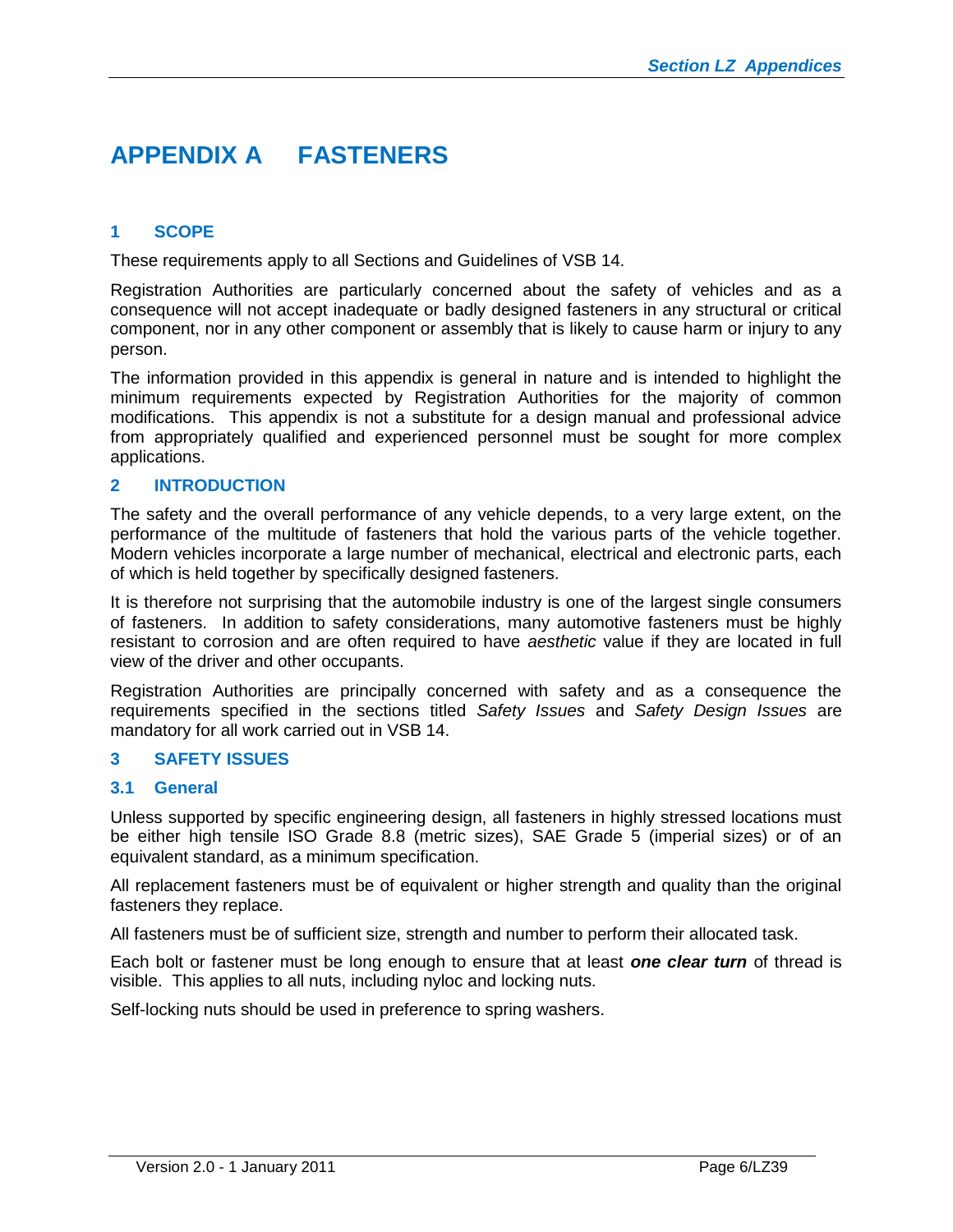# **3.2 Locking Devices**

Locking devices *must* be fitted to all fasteners used in critical or structural components. These devices include:

- Spring and shake proof washers;
- Nyloc nuts;
- Deformed thread locknuts or Huck nuts:
- Castellated nuts with split or roll pins;
- Lock wire;
- Split pins; and
- Locking tabs, and staking.

Nyloc nuts are only to be reused once, and only if the nylon locking area is in good condition.

#### **3.3 Stainless Steel Bolts**

Stainless steel bolts must **not** be used in high load or stressed situations as they do not possess high tensile strength. These bolts must only be used in locations where the use of graded bolts is not specified within the Sections of VSB 14 or recommended by the component manufacturer.

# **3.4 Protection of Occupants and Other Road Users**

Additionally, fasteners must not be likely to cause injury to either the driver, passengers and/or anyone in close vicinity of the vehicle's exterior. To this end, screws, bolts, nails etc. must always face away from exterior surfaces that may be contacted by any person. Preferable head shapes are shown in Figure A1 below. In terms of occupant protection, the flatter the head shape, the better.

Fasteners located in head impact areas must be countersunk so they are level with, or below the surface of the component they are holding in place. In keeping with modern designs it is preferable that components located in head strike areas are attached by hidden attachment methods wherever possible.

Screw or bolt heads located inside the vehicle should be covered with trim or padding wherever possible.



**(a) Pan, (b) Button, (c) Round, (d) Truss, (e) Flat, (f) Oval**

**Figure A1 Preferable Head Shapes**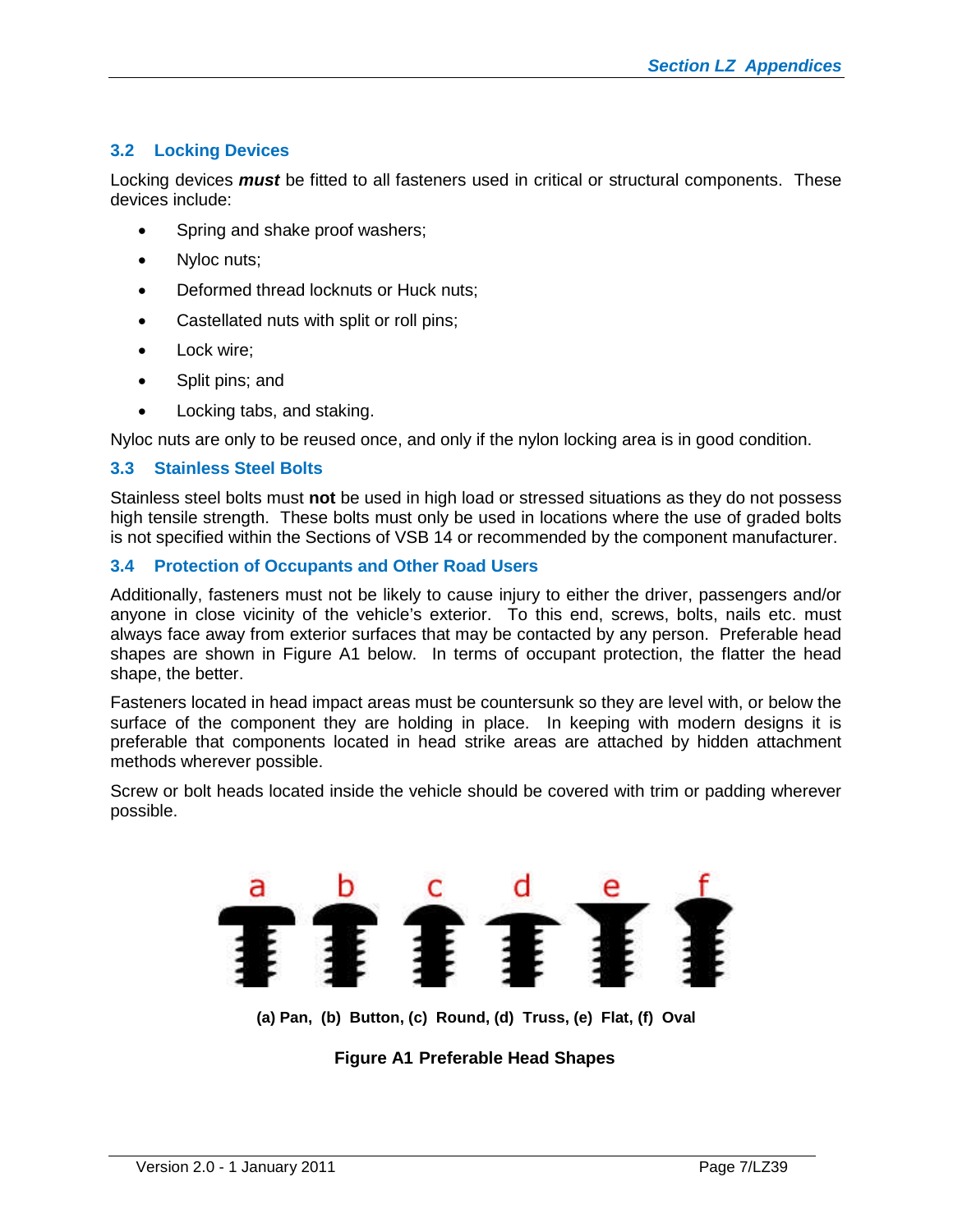# <span id="page-7-0"></span>**4 SAFETY DESIGN ISSUES**

The choice of fasteners is currently huge and diverse. The design and selection of the correct fasteners for highly stressed areas can be a complicated task and to this end advice should be sought from a suitably qualified and experienced person to ensure both the configuration of joints and the subsequent fastener selection are adequate.

# **4.1 Allowances for Dynamic Loading**

Unless supported by specific engineering analysis, including physical testing, all joints that are subject to dynamic loads must have an additional safety factor of at least 1.8 in terms of strength to accommodate the dynamic loading. Dynamically loaded joints must also have sufficiently high clamping forces or other mechanical means such as spigots, to ensure the joint does not move during use thereby accelerating wear which may in turn cause the joint to become *unstable, and in critical components, dangerous.*

# **4.2 Stress Corrosion**

Extreme care needs to be taken in the design of fasteners that in addition to being dynamically loaded are located in corrosive environments, or in locations where corrosion is likely to occur. Stress corrosion can be very dangerous and as a consequence care needs to be taken in the choice of materials in contact with each other and in the design of joints to minimise the risk of corrosion.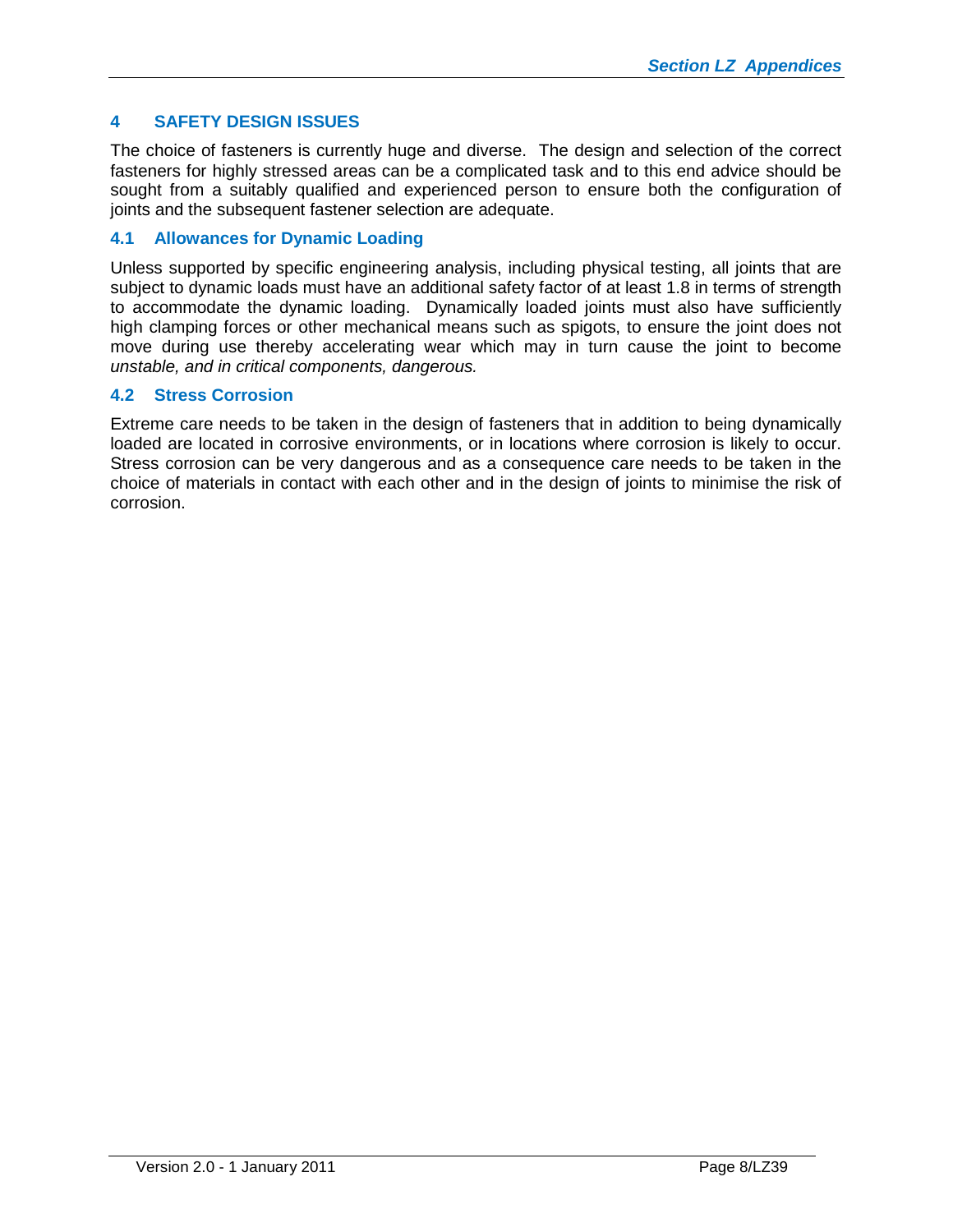# <span id="page-8-0"></span>**APPENDIX B FOAM PADDING FOR OCCUPANT PROTECTION**

# <span id="page-8-1"></span>**1 SCOPE**

These requirements apply to wherever padding is specified in all Sections and Guidelines of VSB 14.

# <span id="page-8-2"></span>**2 INTRODUCTION**

The purpose of this appendix is to provide guidance to modifiers to ensure padding used is of sufficient density to provide an appropriate level of occupant protection.

# <span id="page-8-3"></span>**3 PADDING SPECIFICATIONS**

Where padding is specified in VSB 14 (e.g. on windscreen headers or roll cages) a suitable high density energy absorbing material must be used.

Acceptable padding materials are those that, when mounted on a structure of at least the same stiffness as the structure on which they are to be installed, have been shown to achieve either:

- a headform deceleration of not more than 80 times the acceleration due to gravity for more than 3 milliseconds, when tested according to the requirements of clause 6.4 of ADR 3/02 Seats and Seat Anchorages; or
- a *Head Injury Criterion* (HIC) of less than 1000, when tested according to the relevant clauses of ADR 68/00 Occupant Protection in Buses.

Both of these tests require impacting the padded structure with a spherical headform, diameter 165mm and mass  $6.8 + 0.1$  kg, moving at not less than 6.69 m/s (24 km/h).

The following materials and thicknesses may be used as they have been shown to meet the performance requirement:

- semi-rigid moulded polyurethane (approximate density 300 kg/m3), 25mm thick;
- self-skinning rigid moulded polyurethane (approximate density 300 kg/m3), 25mm thick;
- closed-cell polyethylene foam (approximate density 300 kg/m3), 25mm thick; and
- closed-cell EVA foam (approximate density 300 kg/m3), 25mm thick.

Alternatively, flexible cellular materials with compression deflection specifications within the range 250 to 500 kPa, when tested to Suffix D of ASTM D 3575 *Standard Test Methods for Flexible Cellular Materials Made from Olefin Polymers* may be used.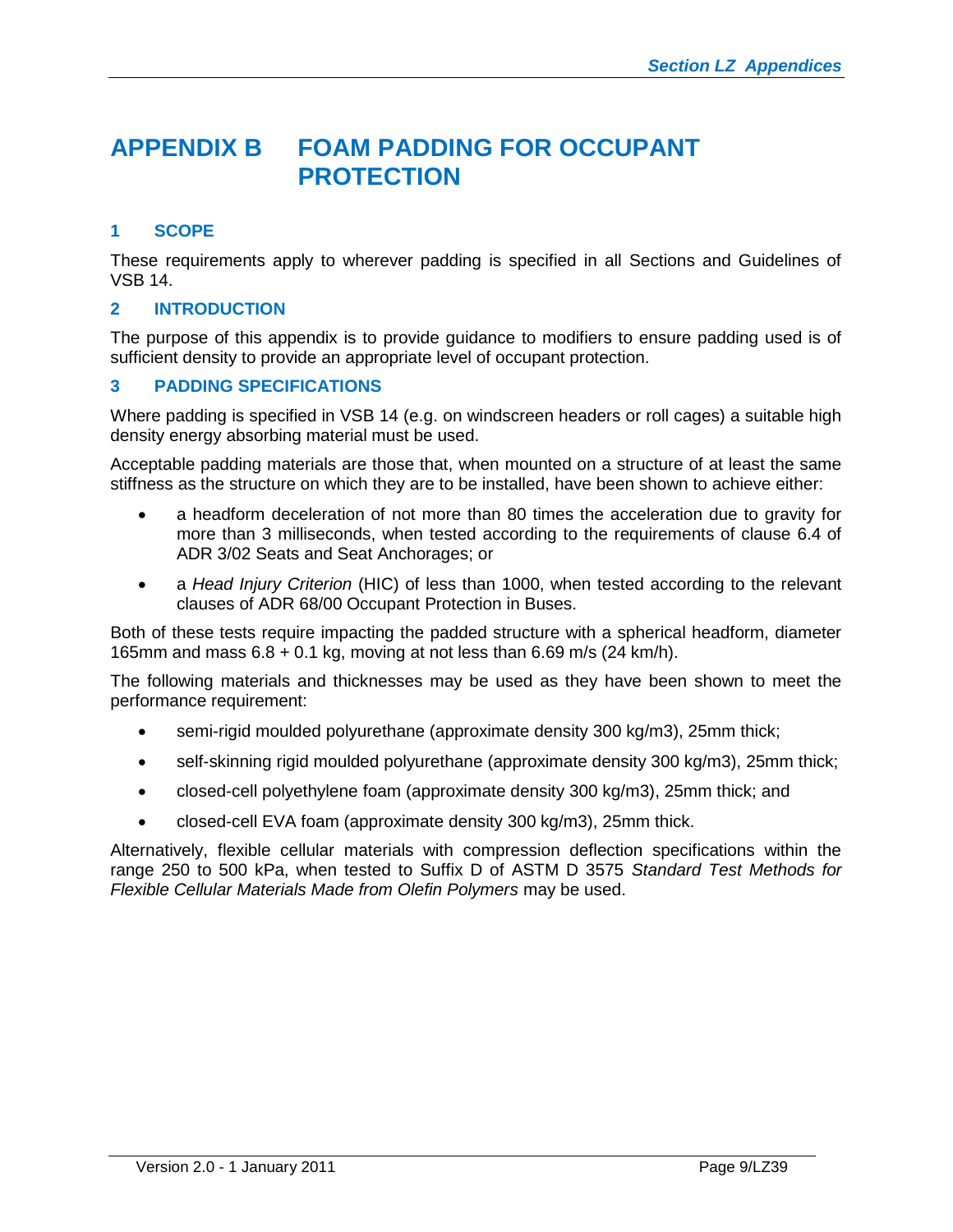# <span id="page-9-0"></span>**APPENDIX C HEATING AND WELDING OF STEERING COMPONENTS**

# <span id="page-9-1"></span>**1 SCOPE**

These requirements apply to all Sections and Guidelines of VSB 14.

Registration Authorities are particularly concerned about the safety of vehicles and as a consequence will not accept inferior welds in any structural or critical component, nor in any other component or assembly that is likely to cause harm or injury to any person.

The information provided in this appendix is general in nature and is intended to highlight the minimum requirements expected by jurisdictions. This appendix is not a substitute for a design manual and professional advice from appropriately qualified and experienced personnel must be sought for more complex applications.

Manufacturers and modifiers who either produce welded components in commercial quantities or who repair vehicles using a variety of welding techniques need to have their welders, welding processes and techniques qualified. To this end professional advice should be sought.

#### <span id="page-9-2"></span>**2 GENERAL REQUIREMENTS**

The complex nature of motor vehicles, by necessity demands a wide variety of automotive welding techniques and procedures. Welding a cracked aluminium head for example, requires very different procedures and skill to fabricating a tow bar or joining light gauge panels together.

As a minimum, the following is applicable:

- Ensure surfaces to be welded are carefully prepared and clean of dirt, moisture or chemicals;
- **Ensure the appropriate welding consumables are used:**
- **Ensure the welding technique and procedures are appropriate for the task;**
- Follow carefully instructions provided by:
	- o the original equipment manufacturer of the vehicle or part to be welded;
	- o the provider of the welding tools and consumables; and
	- o the parent material manufacturer; and
- Employ skilled personnel.

If unsure about the nature of the material to be welded seek professional advice. This is particularly important in recently manufactured vehicles as high tensile steels are now being increasingly used in many structural panels and components. Incorrect welding techniques can lead to premature failures which can be dangerous if they occur in structural components.

#### <span id="page-9-3"></span>**3 DESIGN**

The selection of the best method of welding and the design of highly stressed areas can be a complicated task and to this end advice should be sought from a suitably qualified person such as an engineer or metallurgist to ensure both the design of joints and the chosen welding techniques are adequate and suitable for the task in question.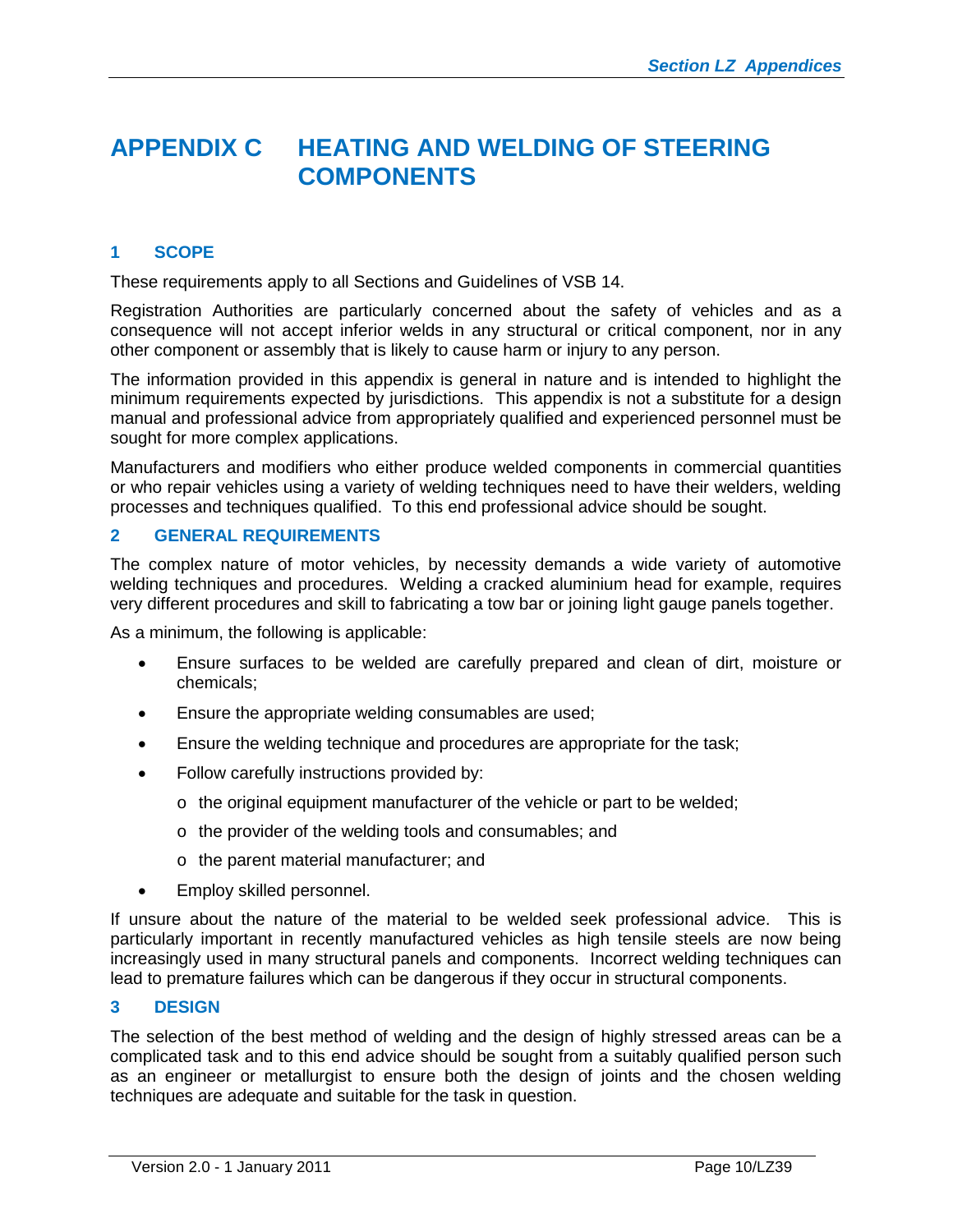# **3.1 Allowances for Dynamic Loading**

Unless supported by specific engineering analysis including physical testing, all joints that are subject to dynamic loads must have an additional safety factor of at least 1.8 in terms of strength to accommodate the dynamic loading. Dynamically loaded joints must also have sufficiently high clamping forces or other mechanical means such as spigots, to ensure the joint does not move during use thereby accelerating wear which may in turn cause the joint to become unstable, and in critical components, dangerous.

# **3.2 Stress Corrosion**

Extreme care needs to be taken in the design of welds and weldments that in addition to being dynamically loaded, are exposed to corrosive environments. Stress corrosion can be very dangerous and as a consequence care needs to be taken in the choice of materials, including welding materials, that are in contact with each other and in the design of joints to minimise the risk of corrosion.

# **3.3 Allowance for Fatigue:**

The dynamic forces that are applied to a vehicle during normal operation subject many components to the risk of failure due to fatigue. Designing components to reduce fatigue is not always intuitive; many modifiers, for example, will increase the risk of fatigue by making a joint too stiff.

Fatigue can be reduced by ensuring components have:

- adequate design safety factors in the first instance;
- no stress concentrations:
- no sudden changes in member or assembly dimensions; and
- combined stresses eliminated or kept to a minimum.

Careful design of joints and brackets can reduce fatigue of welds by ensuring the welds are located in low stress areas. Welds in fatigue prone areas must be of high quality – i.e. they must be deposited in a very uniform manner, have good penetration and be free of occlusions and foreign matter.

Designing for fatigue is complex and professional assistance should be sought to minimise the risk of fatigue failures.

#### <span id="page-10-0"></span>**4 MANDATORY REQUIREMENTS FOR HEATING OR WELDING OF STEERING OR SUSPENSION COMPONENTS**

The heating or welding of steering or suspension components must be accompanied by a satisfactory report from a suitably qualified person such as an engineer or metallurgist<sup>1</sup>[.](#page-10-1) The report must confirm that the modified parts are at least as strong as the original and contain no latent defects. Every modified part must be given a unique permanent identity number, which must be recorded by the modifier.

<span id="page-10-1"></span><sup>1</sup> **Note**:The *Engineer* or *Metallurgist* specified in this section must be appropriately experienced and qualified in the assessment of welded or heat-treated metal components.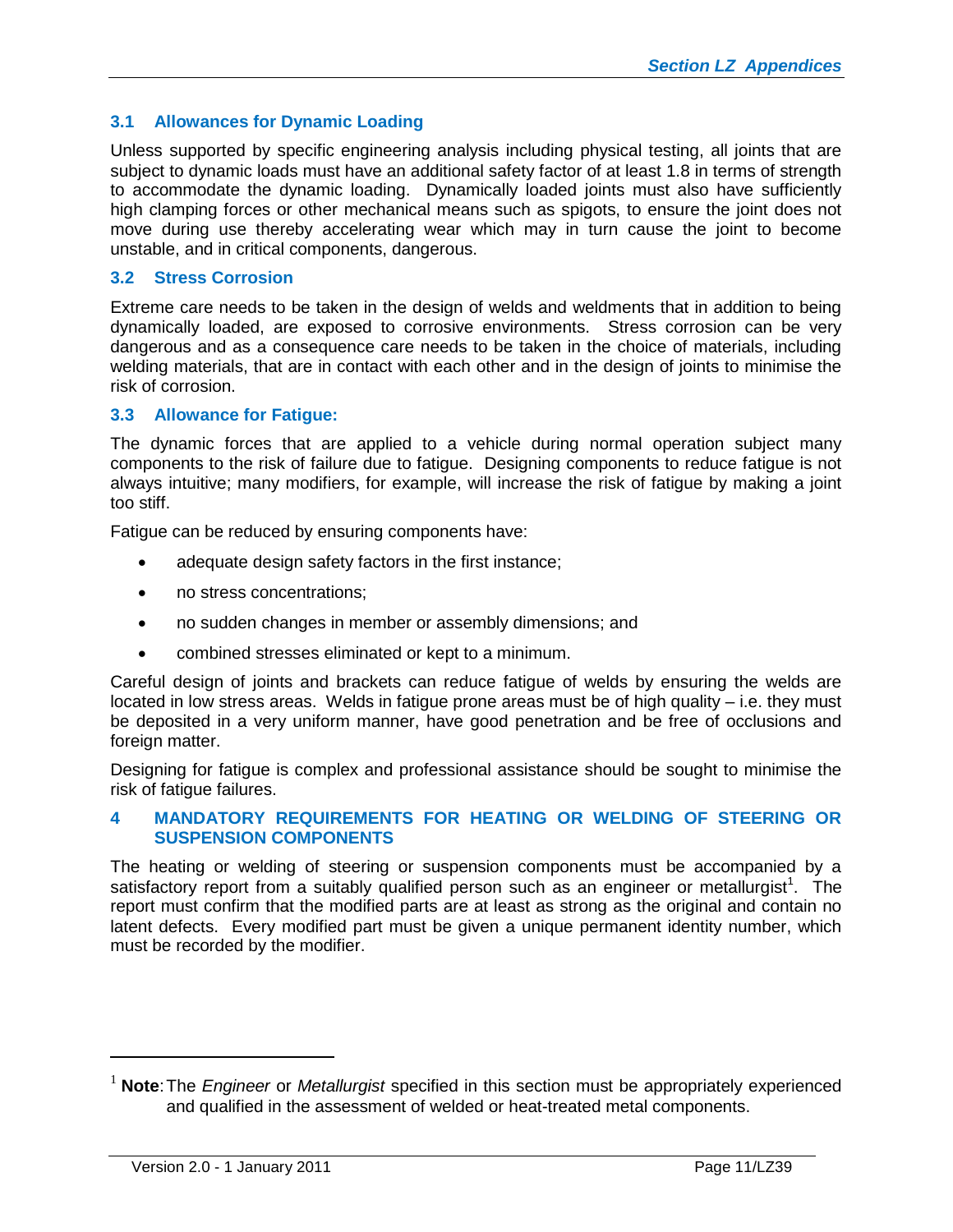The accompanying report, must include comments on:

- material specifications of the component to be modified;
- a specification of weld material and compatibility with the parent material if welding is involved;
- description and/or diagrams of the preparation of the component if welding is involved;
- details of weld procedure used including method of weld procedure qualification if welding is involved;
- details of welder qualifications and method of qualification if welding is involved;
- details of preheating used if required prior to the modification;
- details of heat treatment procedure after modification;
- hardness testing before and after modification of the modified zone; and
- results of non destructive testing.

In cases where a component is to be mass produced, Registration Authorities may allow a *Letter of Conformity* to be used as a means of demonstrating the acceptability of the product in question, providing that each component being modified or manufactured is modified or manufactured to the identical specifications. The *Letter of Conformity* must make reference to the report that provided the original certification for the work in question. Registration Authorities may also request evidence of procedures and practices that ensure conformity of production.

#### <span id="page-11-0"></span>**5 AUSTRALIAN/NEW ZEALAND WELDING STANDARDS**

While the following standards are not specifically intended for use by the automotive industry, they nonetheless contain useful information that can be successfully utilised by the industry. These standards refer to other standards for specific functions or activities and these should also be consulted.

It is essential, particularly for commercially executed work, that all weld procedures considered for use be appropriately qualified. In addition, welders should be qualified to weld using those procedures. Welding procedures may be developed using the following standards as a guide:

- Australian Standard/New Zealand 1554 Part 1 Welding of steel structures;
- Australian/New Zealand Standard 1554 Part 4 Welding of high strength quenched and tempered steel;
- Australian Standard/New Zealand 1554 Part 5 Welding of steel structures subject to high levels of fatigue;
- Australian/New Zealand Standard 1554 Part 7 Welding of sheet steel structures; and
- Australian New/Zealand Standard 1665 Welding of aluminium structures.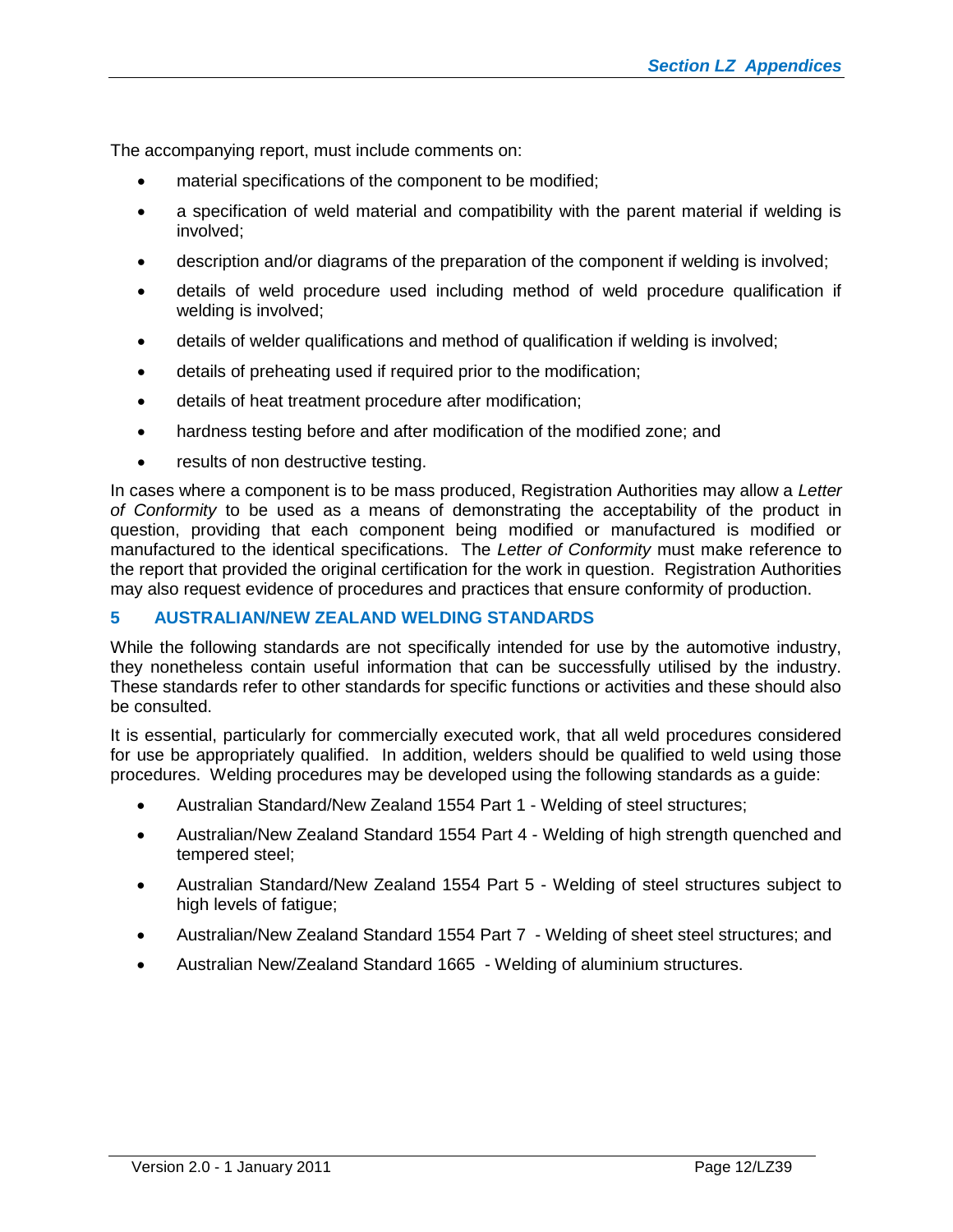# <span id="page-12-0"></span>**APPENDIX D ELECTROPLATING**

# <span id="page-12-1"></span>**1 SCOPE**

These requirements apply to all Sections and Guidelines of VSB 14.

#### <span id="page-12-2"></span>**2 CHROME PLATING of CRITICAL COMPONENTS NOT ALLOWED**

Critical steering and suspension components are **not** to be chrome plated.

#### <span id="page-12-3"></span>**3 CHROME PLATING of OTHER COMPONENTS**

#### **3.1 Introduction**

A side effect of chrome plating in some instances is a phenomenon known as *hydrogen embrittlement*. The hydrogen produced as a result of the plating process causes weak spots in the base metal and is difficult to detect as embrittlement occurs under the surface of the chrome plating.

The process of embrittlement can develop into cracks that result in components failing catastrophically under relatively low forces.

Hydrogen embrittlement is more likely to occur if the component is:

- made of high grade alloy;
- cast or is heat treated: and
- subjected to reversing stresses.

Failure of a component through hydrogen embrittlement can be catastrophic and failures can occur without warning. This is compounded by the fact that chrome plating may hide other defects. A component may appear to be in good order without visible cracks on the surface, but can fracture easily from a shock load such as driving over a pothole.

Chromium plating should be in accordance with the applicable sections of Australian Standard 2453 – 1981 *Electroplated Coatings of Chromium for Engineering Applications* and Australian Standard 1192 - 1982 *Electroplated Coatings - Nickel and Chromium*.

All types of electroplating and some chemical or electrical stripping methods can lead to hydrogen embrittlement. In all cases, expert advice should be obtained and full details of the plating or stripping process or heat treatment etc. must be included in the vehicle's records.

#### **3.2 Hydrogen Embrittlement Minimisation by Baking**

Certain alloys can have the effects of hydrogen embrittlement reduced by *embrittlement relief baking.* This procedure, if carried out within 24 hours of plating, may result in the dissipation of the hydrogen atoms and hence reduce the likelihood of embrittlement.

The baking process may however, in certain circumstances, cause a reduction in the physical properties of the parent material.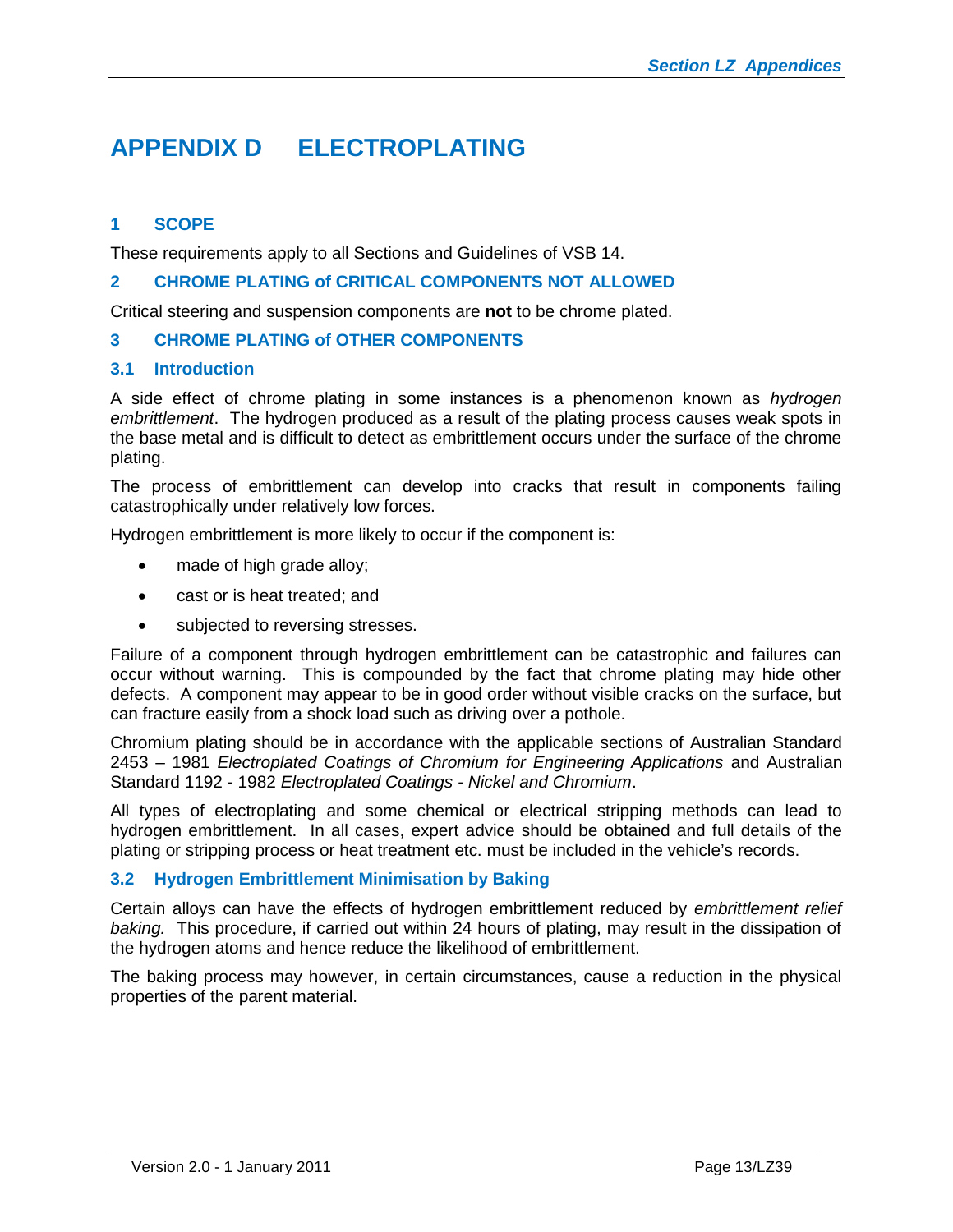In order to maintain a high order of certainty as to the strength of critical components Registration Authorities may not accept *relief baked* components unless:

- the components are both plated and then baked in a prescribed manner that ensures a high level of conformity of production;
- the processes thus carried out must be supported by physical test data that confirms the material strength of the finished part is adequate for the function of the part in question; and
- a report must accompany the finished part that is signed by an engineer or metallurgist who is appropriately qualified in the assessment of welded or heat-treated metal components. The report must confirm that conformity of production processes were used in the plating and baking process and that the necessary physical testing was carried out to confirm the strength of the final product.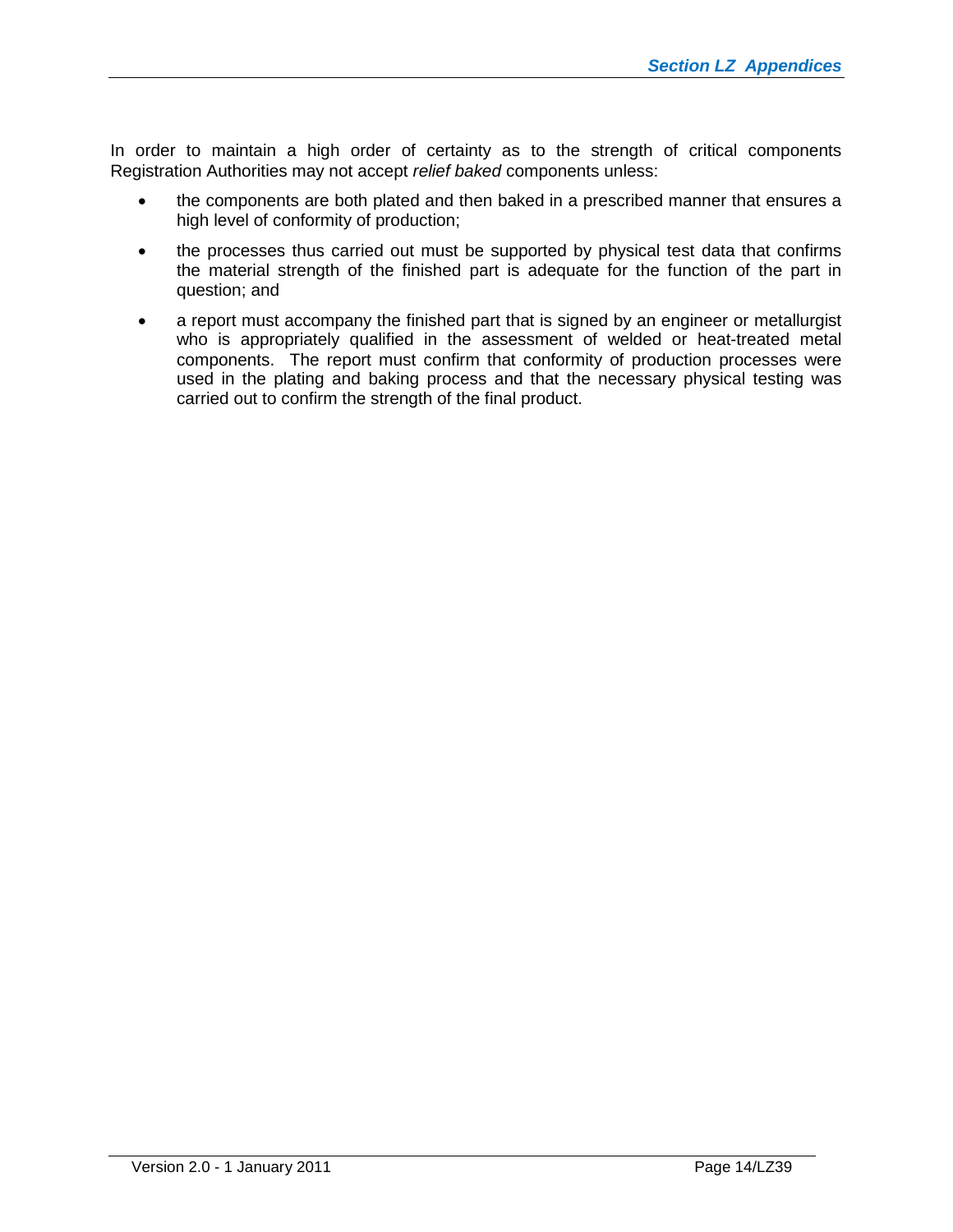# <span id="page-14-0"></span>**APPENDIX E PROOF OF COMPLIANCE UTILISING RAWS GUIDELINES AND PROCEDURES**

# <span id="page-14-1"></span>**1 SCOPE**

The Registered Automotive Workshop Scheme (RAWS) allows for the importation and supply of used *specialist and enthusiast vehicles* (SEVS) to the market in Australia. The RAWS is administered by the Department of Infrastructure and Transport.

Under this scheme only a RAW can import a used vehicle into Australia. RAWS arrangements do not apply for vehicles manufactured before 1 January 1989 or vehicles that are to be imported under the Personal Import Scheme. For more detailed information about these vehicle categoriesand the definition of SEVS, refer to [Vehicle Standards Bulletin N](http://www.infrastructure.gov.au/roads/vehicle_regulation/bulletin/importing_vehicles/index.aspx)° 10 Importing *Vehicles to Australia* (VSB10). This document may be downloaded free of charge from the following website:

#### **[www.infrastructure.gov.au](http://www.infrastructure.gov.au/)**

A workshop approved as a RAW needs to have information to have shown that after modification, its vehicles will meet all applicable ADRs in accordance with the *Motor Vehicle Standards Act 1989*, its Regulations and Determinations and this information may be considered to be a complete evidence package.

Where VSB 14 requires assurance that a modification meets the ADRs, proof of compliance may be submitted utilising the RAWS guidelines and procedures providing the guidelines listed below are followed.

#### <span id="page-14-2"></span>**2 GENERAL**

As a general rule the level of evidence required for proof of compliance with an ADR is that specified in the RAWS Guidelines as published by DIT. The RAWS Guidelines may be downloaded from the following website.

#### **http://raws.infrastructure.gov.au/raws\_online\_guide.htm**

#### <span id="page-14-3"></span>**3 TEST RESULTS**

If a test is performed according to the requirements of a particular Standard, the results supplied must be in the form prescribed in that Standard or relevant test method etc. Tests that are not covered by any Standards must be described and results provided in a legible form using a consistent system of units and defined terminology.

Tests conducted on the basis of procedures provided in the guidelines must be conducted and reported accordingly.

# <span id="page-14-4"></span>**4 DETAILS OF CALCULATIONS**

Details of all calculations must be retained for auditing purposes. Formulae used in calculations need to be referenced. Where any assumptions have been made, the basis for such assumptions must be recorded together with any available evidence that supports these assumptions.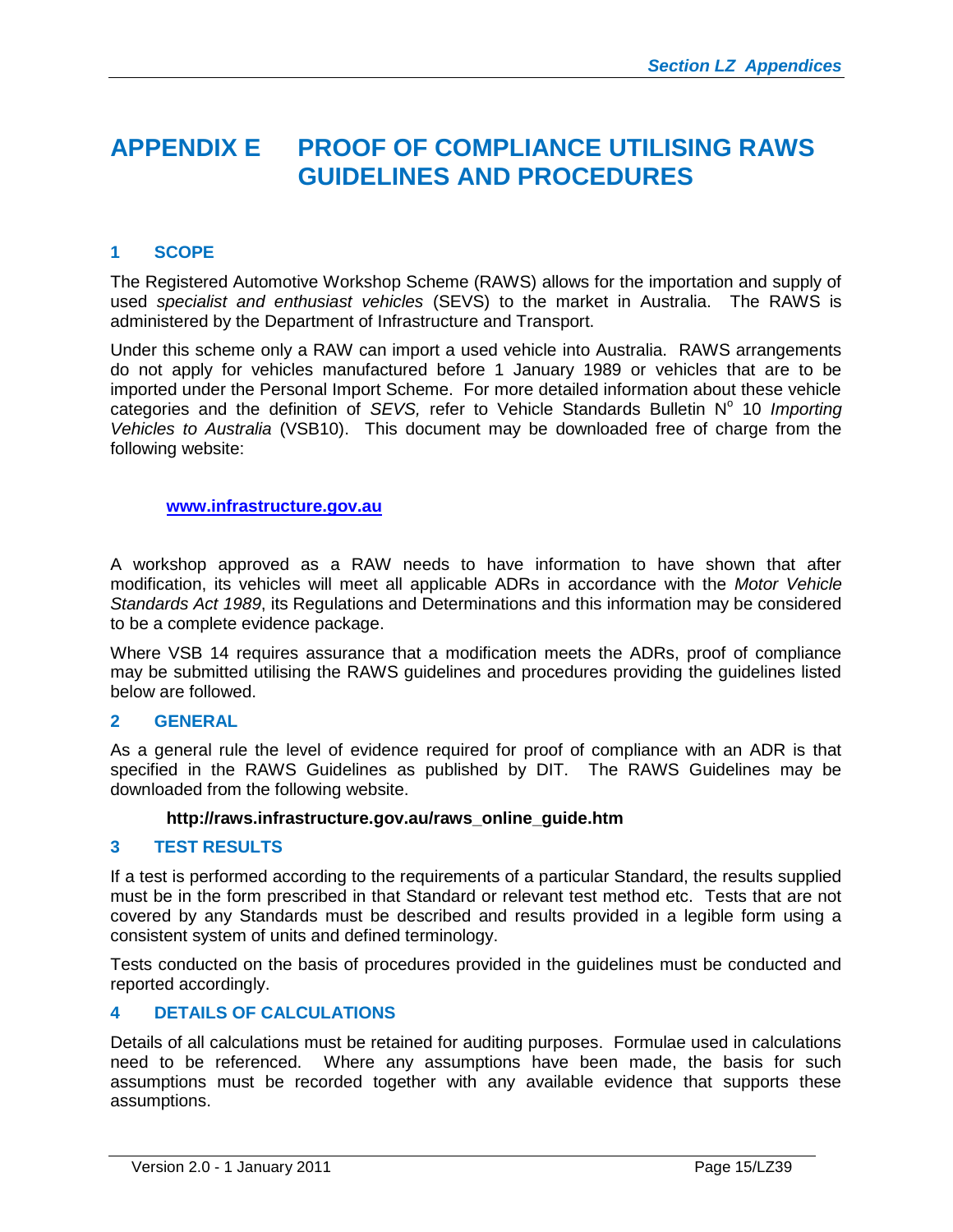# <span id="page-15-0"></span>**5 DRAWINGS AND PHOTOGRAPHS**

Drawings and photographs assist greatly in assessment of reports. Where an evaluation is made by comparison with an identical vehicle or components, photographs and/or drawings must be retained for auditing purposes.

### <span id="page-15-1"></span>**6 DETAILS OF COMPARATOR VEHICLE**

Where comparison has been made with an *identical vehicle* (IV) in support of any claim for compliance, the IV must be described clearly in respect of model or variant, year of manufacture, and the registration number (if registered). If the IV has a VIN or chassis number, this must be recorded also.

# <span id="page-15-2"></span>**7 METALLURGICAL DETAILS**

In cases where substantial welding has been used to fabricate structures and components, it is the responsibility of the assessing Signatory to determine the acceptability of the welds.

All details concerning the heat-treatment of components, including any laboratory reports, must be retained for auditing purposes.

Please refer to the following Appendices for further information:-

- *Appendix C Heating and Welding of Steering Components;* and
- *Appendix D Electroplating.*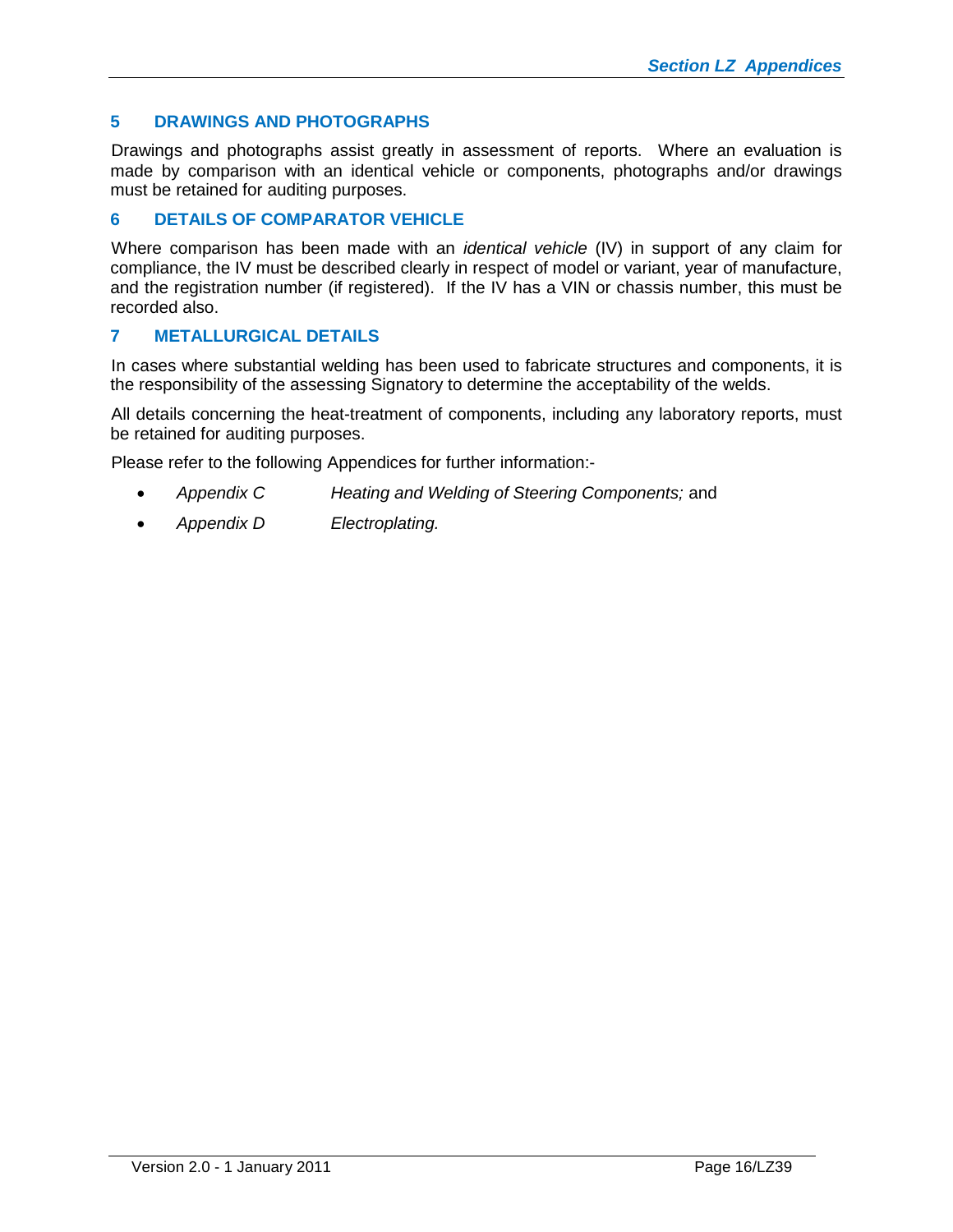# <span id="page-16-0"></span>**APPENDIX F SUMMARY OF EMISSION REQUIREMENTS FOR NEW LIGHT VEHICLES IN AUSTRALIA**

Australia has had new vehicle emission standards in place since the early 1970s and these have been progressively tightened over the past 30 years. [Table](http://www.infrastructure.gov.au/roads/environment/impact/emission.aspx) F1 summarises the emission standards which have applied to petrol engine cars from 1972 through to 2010.

Controls on emissions from light duty diesel engines have also applied from 1995, with the latest Euro 4 standards applying from 2006. [Table](http://www.infrastructure.gov.au/roads/environment/impact/Emission_Limits_for_Light_Vehicles.doc) F2 sets out the emission limits which apply under the *United Nations Economic Commission for Europe* (UN ECE) light vehicle emission regulations together with the timetable for adoption in the ADRs, beginning from 1 January 2003.

The ADRs dealing with emissions are performance standards which specify the maximum levels of emissions permitted under a specified test. These ADRs do not mandate the use of particular technology, although it has been necessary for vehicle manufacturers to fit catalytic converters to light petrol vehicles in order to meet the emission limits introduced by ADR 37/00 and later standards.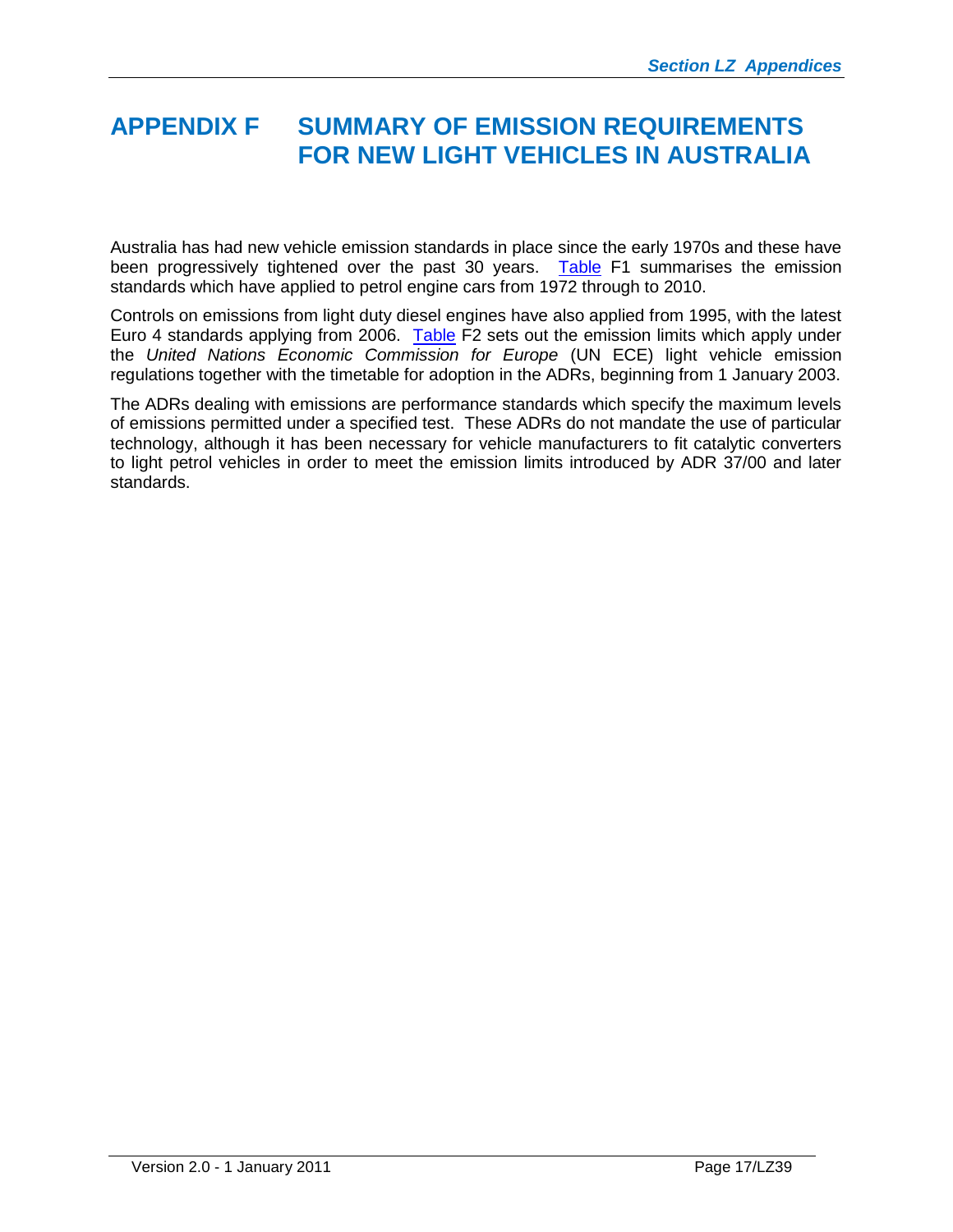| <b>Standard</b>     | <b>Date</b><br>Introduced # |                        | <b>Exhaust Emission Limits (petrol</b><br>vehicles) | <b>Source Standard /</b><br><b>Test Method</b> |                                  |
|---------------------|-----------------------------|------------------------|-----------------------------------------------------|------------------------------------------------|----------------------------------|
|                     |                             | <b>HC</b>              | <b>CO</b>                                           | <b>NOx</b>                                     |                                  |
|                     |                             |                        |                                                     |                                                |                                  |
| ADR <sub>26</sub>   | 1/1/72                      | <b>NA</b>              | 4.5% by vol                                         | <b>NA</b>                                      | Idle CO test                     |
| ADR27               | 1/1/74                      | $8.0 - 12.8$<br>g/test | 100 - 220 g/test<br>and 4.5% by vol                 | <b>NA</b>                                      | <b>ECE Big Bag</b>               |
| ADR27A              | 1/7/76                      | $2.1$ g/km             | 24.2 g/km                                           | 1.9<br>g/km                                    | <b>US '72 FTP</b>                |
| ADR27B              | 1/1/82                      | $2.1$ g/km             | 24.2 g/km                                           | 1.9<br>g/km                                    | <b>US '72 FTP</b>                |
| ADR27C<br>$\ddot{}$ | 1/1/83                      | $2.1$ g/km             | 24.2 g/km                                           | 1.9<br>g/km                                    | <b>US '72 FTP</b>                |
| ADR37/00            | 1/2/86                      | 0.93 g/km              | 9.3 g/km                                            | 1.93<br>g/km                                   | <b>US '75 FTP</b>                |
| ADR37/01            | $1/1/97 - 1/1/99$           | $0.26$ g/km            | $2.1$ g/km                                          | 0.63<br>g/km                                   | <b>US '75 FTP</b>                |
| ADR79/00            | $1/1/03 - 1/1/04$           | $0.25$ *g/km           | 2.2 g/km                                            | $0.25*$<br>g/km                                | <b>UN ECE R83/04</b><br>(Euro 2) |
| ADR79/01            | $1/1/05 - 1/1/06$           | $0.2$ g/km             | $2.3$ g/km                                          | 0.15<br>g/km                                   | <b>UN ECE R83/05</b><br>(Euro 3) |
| ADR79/02            | $1/7/08 - 1/7/10$           | $0.1$ g/km             | $1.0$ g/km                                          | 0.08<br>g/km                                   | <b>UN ECE R83/05</b><br>(Euro 4) |

| Table F1: | Summary of Emission Requirements for New Petrol Passenger Cars in |  |
|-----------|-------------------------------------------------------------------|--|
|           | <b>Australia 1972 - 2010</b>                                      |  |

# where 2 dates specified, first date applies to vehicle models first produced on or after that date, with all new vehicles required to comply by the second date.

+ ADR27C introduced a number of administrative changes, based on procedures of ADR37/00.

\* ADR 79/00 has a combined HC+NOx limit of 0.5, so the HC:NOx split is indicative only.

*NA* means no limit applies.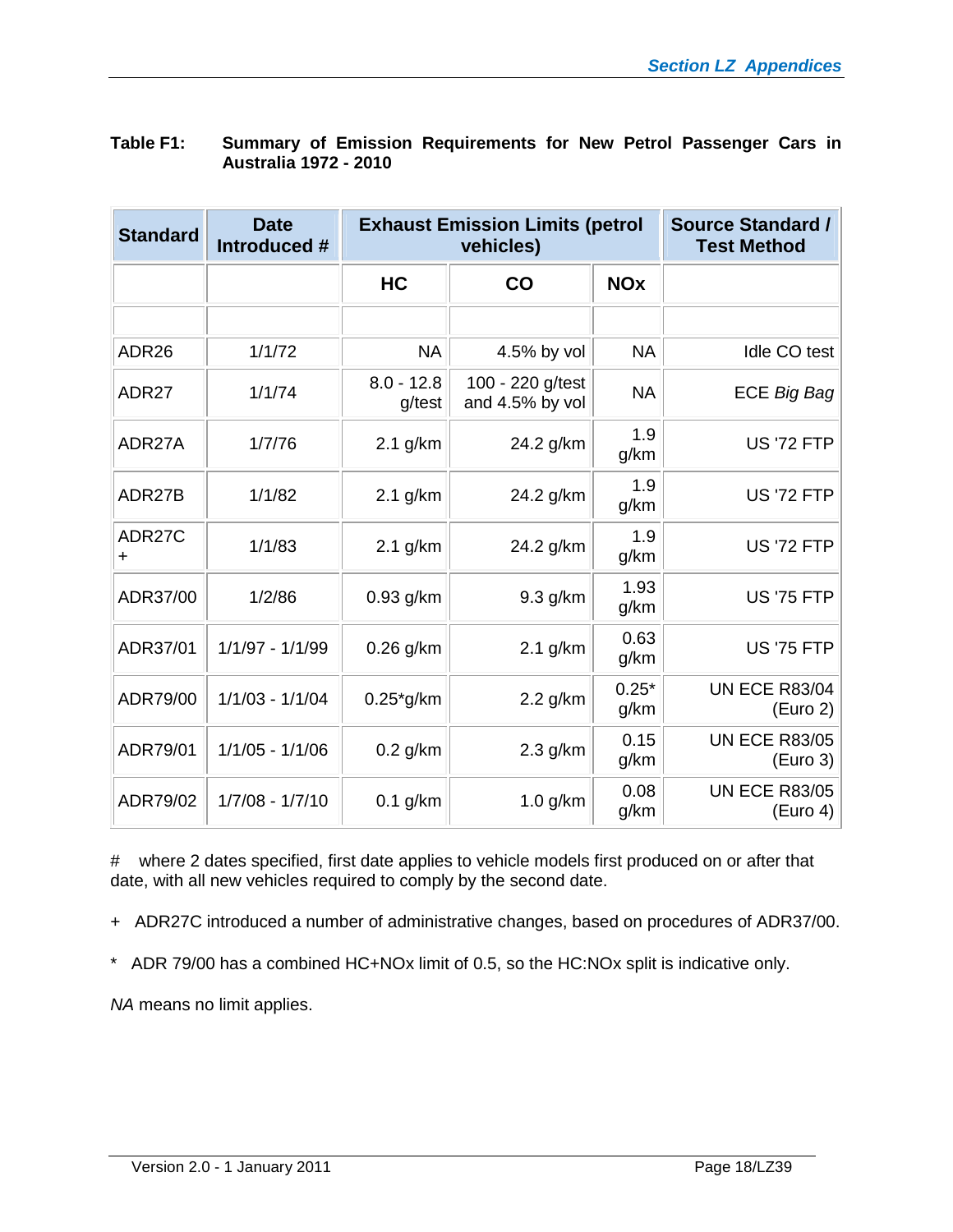|                  |                  |              | <b>Limit Values</b>                      |                                       |              |                                 |                          |                                        |                          |                                                                               |               |                                        |
|------------------|------------------|--------------|------------------------------------------|---------------------------------------|--------------|---------------------------------|--------------------------|----------------------------------------|--------------------------|-------------------------------------------------------------------------------|---------------|----------------------------------------|
|                  |                  |              | <b>Reference</b><br>mass<br>(RW)<br>(kg) | Mass of<br>carbon<br>monoxide<br>(CO) |              | Mass of<br>hydrocarbons<br>(HC) |                          | Mass of oxides<br>of nitrogen<br>(NOx) |                          | <b>Combined mass</b><br>of hydrocarbons<br>and oxides of<br>nitrogen<br>(NOx) |               | Mass of<br>particulat<br>es(1)<br>(PM) |
|                  |                  |              |                                          | L1<br>(q/km)                          |              | L2<br>(q/km)                    |                          | $\overline{L3}$<br>(q/km)              |                          | $L2+L3$<br>(q/km)                                                             |               | L <sub>4</sub><br>(g/km)               |
|                  | Category         | <b>Class</b> |                                          | Petro                                 | <b>Diese</b> | Petro                           | <b>Diese</b>             | Petrol                                 | <b>Dies</b><br>el        | Petrol                                                                        | <b>Diesel</b> | <b>Diesel</b>                          |
| <b>Euro</b>      | $M^{(2)}$        |              | All                                      | 2.2                                   | 1.0          | ÷.                              | $\sim$                   | $\blacksquare$                         | $\blacksquare$           | 0.5                                                                           | 0.7           | 0.08                                   |
| $\overline{2}$   | $N_1^{(3)}$      | L            | $RW \leq 1250$                           | 2.2                                   | 1.0          | ۰                               | $\overline{\phantom{a}}$ | $\overline{\phantom{a}}$               | $\blacksquare$           | 0.5                                                                           | 0.7           | 0.08                                   |
|                  |                  | Ш            | $1250 < RW \leq$<br>1700                 | 4.0                                   | 1.25         | $\overline{\phantom{a}}$        | $\overline{\phantom{a}}$ | $\blacksquare$                         | $\blacksquare$           | 0.6                                                                           | 1.0           | 0.12                                   |
|                  |                  | $\mathbf{H}$ | 1700 < RW                                | 5.0                                   | 1.5          | ٠                               | $\blacksquare$           | L,                                     | $\overline{\phantom{a}}$ | 0.7                                                                           | 1.2           | 0.17                                   |
| <b>Euro</b>      | M <sup>(2)</sup> |              | All                                      | 2.3                                   | 0.64         | 0.20                            | $\blacksquare$           | 0.15                                   | 0.50                     | $\blacksquare$                                                                | 0.56          | 0.05                                   |
| $\overline{3}$   | $N_1^{(3)}$      | Т            | $RW \leq 1305$                           | 2.3                                   | 0.64         | 0.20                            | $\blacksquare$           | 0.15                                   | 0.50                     | $\overline{\phantom{a}}$                                                      | 0.56          | 0.05                                   |
|                  |                  | Ш            | 1305 < RW $\leq$<br>1760                 | 4.17                                  | 0.80         | 0.25                            | $\blacksquare$           | 0.18                                   | 0.65                     | ÷                                                                             | 0.72          | 0.07                                   |
|                  |                  | $\mathbf{m}$ | 1760 < RW                                | 5.22                                  | 0.95         | 0.29                            | $\blacksquare$           | 0.21                                   | 0.78                     | $\blacksquare$                                                                | 0.86          | 0.10                                   |
| <b>Euro</b>      | M <sup>(2)</sup> |              | All                                      | 1.0                                   | 0.50         | 0.10                            | $\blacksquare$           | 0.08                                   | 0.25                     | ä,                                                                            | 0.30          | 0.025                                  |
| $\boldsymbol{A}$ | $N_1^{(3)}$      | L            | $RW \leq 1305$                           | 1.0                                   | 0.50         | 0.10                            | $\overline{\phantom{a}}$ | 0.08                                   | 0.25                     | ÷,                                                                            | 0.30          | 0.025                                  |
|                  |                  | Ш            | $1305 < RW \leq$<br>1760                 | 1.81                                  | 0.63         | 0.13                            | $\blacksquare$           | 0.10                                   | 0.33                     | $\blacksquare$                                                                | 0.39          | 0.04                                   |
|                  |                  | $\mathbf{H}$ | 1760 < RW                                | 2.27                                  | 0.74         | 0.16                            | $\blacksquare$           | 0.11                                   | 0.39                     | ÷                                                                             | 0.46          | 0.06                                   |

# Table F2: Emission Limits for Light Vehicles (< 3.5 tonnes GVM) Under **UN ECE Regulation 83/.. at Euro 2, Euro 3 and Euro 4 Levels**

(1) For compression ignition (diesel) engines only.

(2) Except Category M vehicles of which the maximum mass exceeds 2,500 kg. For ADR79/00 (Euro 2) only, category M vehicles with more than 6 seats are also covered by the N category

(3) And those Category M vehicles which are specified in note (2).

### **Timetable for adoption of ECE Regulation 83/... standards in ADR79/..# :**

#### *Light Petrol, LPG and NG Vehicles*

Euro 2 adopted in ADR79/00 from 1/1/03 to 1/1/04. Euro 3 adopted in ADR79/01 from 1/1/05 to 1/1/06. Euro 4 adopted in ADR79/02 from 1/7/08 to 1/7/10.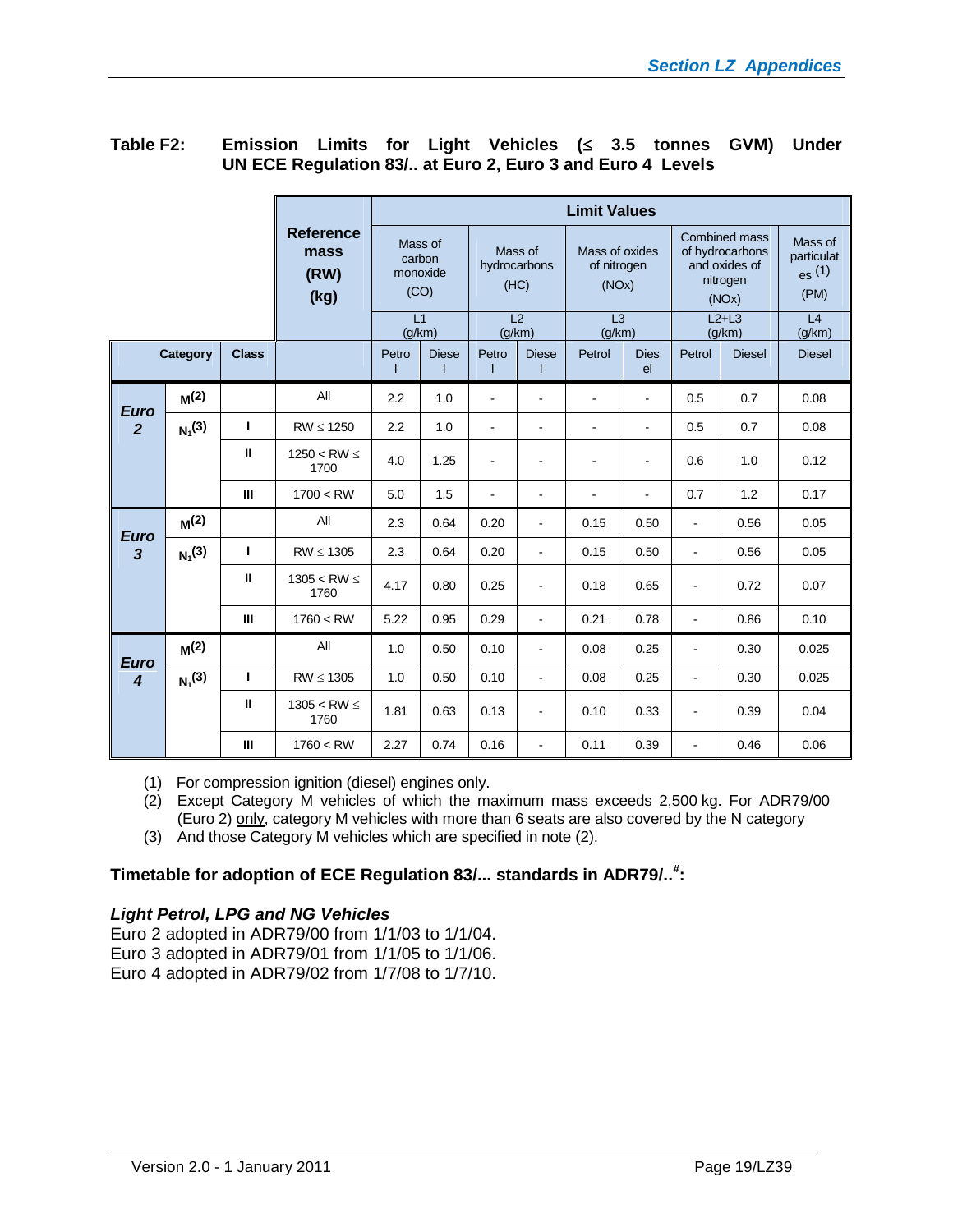# *Light Diesel Vehicles*

Euro 2 adopted in ADR79/00 from 1/1/02 to 1/1/03. Euro 4 adopted in ADR79/01 from 1/1/06 to 1/1/07.

# in each case, the first date applies to vehicle models first produced on or after that date, with all new vehicles required to comply by the second date.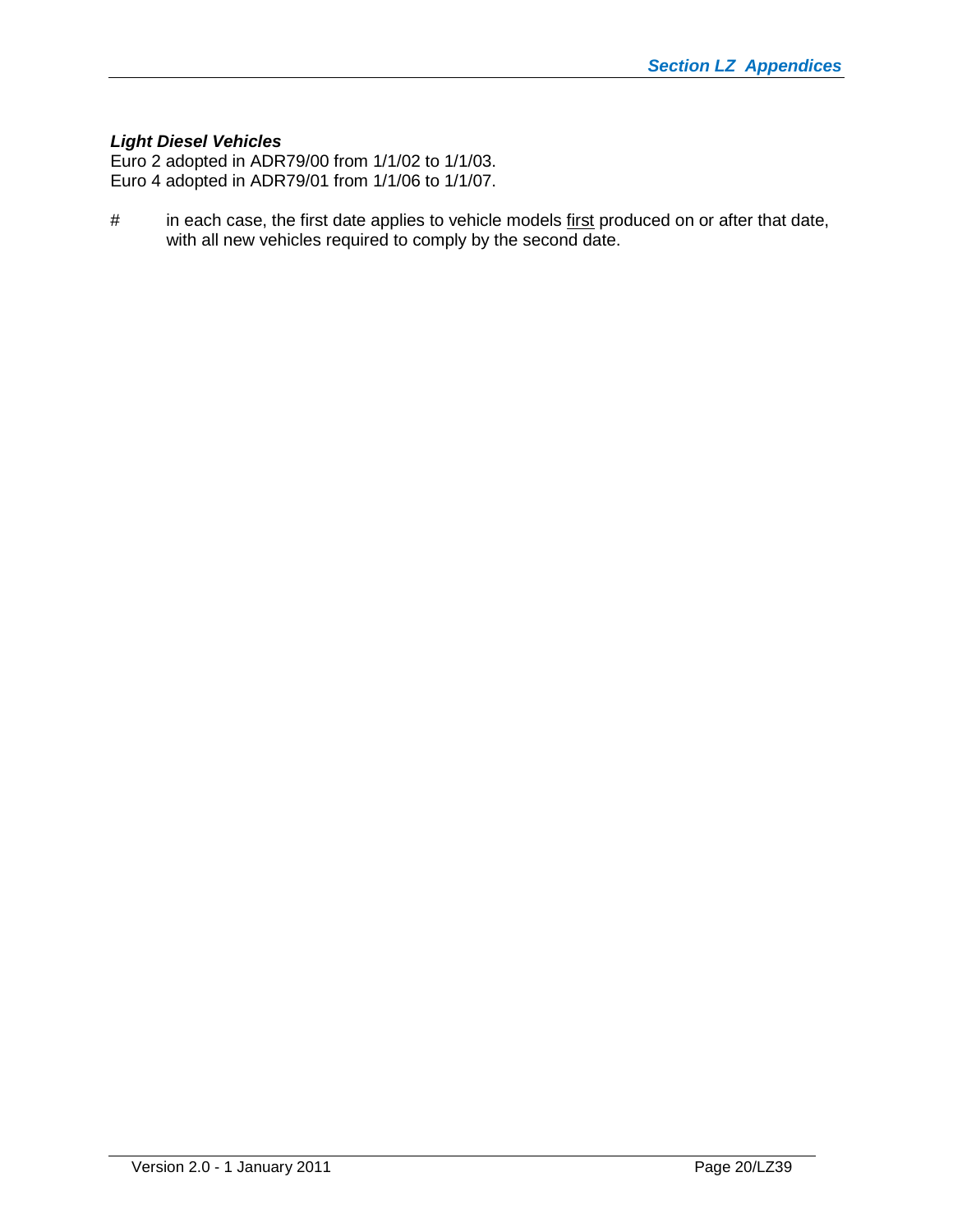# <span id="page-20-0"></span>**APPENDIX G SAFETY GLAZING MATERIAL AND APPLIED WINDOW TINTING**

# <span id="page-20-1"></span>**1 SCOPE**

These requirements apply to all Sections and Guidelines of VSB 14.

# <span id="page-20-2"></span>**2 GENERAL**

The windscreen of a vehicle is a particularly important safety feature that in addition to providing protection to vehicle occupants, permits the driver to maintain a clear view of the road and other traffic. The clarity of vision through the windscreen will deteriorate over time. This becomes more apparent when driving towards the sun near sunrise/sunset or from headlight glare when driving at night.

Windscreens that have minor cracks, or are otherwise deteriorated, should be replaced. Windscreens that are cracked or otherwise damaged within the driver's field of view, that have major damage or are badly cracked, must be replaced.

Some vehicle manufacturers incorporate the windscreen and rear window into the structural design of the vehicle and if damaged or improperly secured, may reduce the structural integrity and crash-worthiness of the vehicle.

# <span id="page-20-3"></span>**3 COMPLIANCE WITH REGULATIONS.**

New vehicles, including Individually Constructed Vehicles (ICVs), must be fitted with glazing that meets the requirements specified in the Australian Design Rules (ADRs). The current design rule for glazing is ADR 8/01 Safety Glazing Material.

In-service vehicles must comply with the Australian Vehicle Standards Rules (AVSR). The AVSR requires vehicles that were built to comply with the ADRs to continue to comply with the ADRs that applied to the vehicle according to its ADR category and date of manufacture.

The AVSR is the national model legislation from which all States and Territories (jurisdictions) have adopted their individual vehicle standards regulations.

The ADRs do not cover window tinting that is applied as a surface film - these provisions are contained in the AVSR.

The AVSR provides for jurisdictions to set their own limits for window tinting that is applied to the front side windows provided the luminous transmittance through the glazing and window tinting material together is not less than 35%.

#### <span id="page-20-4"></span>**4 PRE-ADR VEHICLES - COMPLIANCE WITH ADRS**

Glazing that complies with ADR 8/... may be fitted to vehicles that were manufactured prior to the implementation date of ADR 8/....

#### <span id="page-20-5"></span>**5 APPROVED MATERIAL FOR WINDSCREENS, WINDOWS AND OTHER GLAZING**

For vehicles manufactured after June 1953 transparent material used in the windscreen, window, or interior partition of a motor vehicle must be of an approved material. Replacement *transparent material* must also be of an approved material.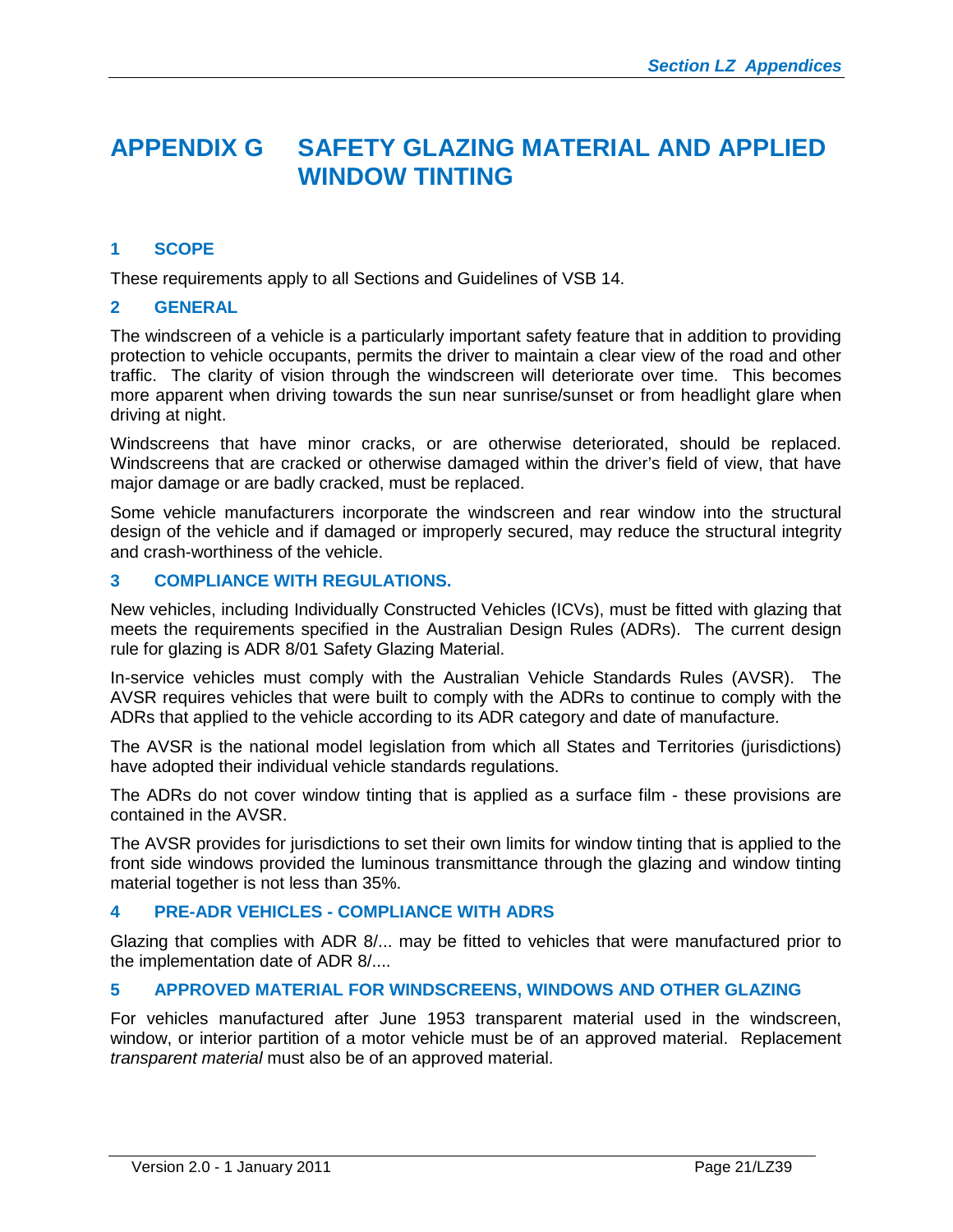*Approved material* means material with the same characteristics as material mentioned in any of the following standards:

- Australian Standard AS R1-1965 Safety Glass for Land Transport;
- Australian Standard AS R1-1968 Safety Glass for Land Transport;
- Australian Standard AS 2080-1977 Safety Glass for Vehicles;
- British Standard BS 857:1967 Specification for Safety Glass for Land Transport;
- British Standard BS 5282:1975 Road Vehicle Safety Glass;
- British Standard BS AU178:1980 Road Vehicle Safety Glass;
- Japanese Industrial Standard JIS R 3211-1979 Safety Glasses for Road Vehicles; and
- American National Standard ANSI Z26.1-1980 Safety Code for Safety Glazing Materials for Glazing Motor Vehicles Operating on Land Highway.

*Transparent material* does not include any coating added to the windscreen, window or partition after its manufacture.

For vehicles manufactured to comply with ADR 8/... vehicle glazing must comply with the following requirements.

Any new or replacement glass fitted to any windscreen or window or interior partition must be safety glass marked as complying with at least one of the following standards:

- Australian and New Zealand Standard AS/NZS 2080 Safety Glass for Land Vehicles;
- British Standard BS AU178: Road Vehicle Safety Glass;
- Japanese Industrial Standard JIS R 3211 Safety Glazing Materials for Road Vehicles;
- American National Standard ANSI Z26.1 Safety Code for Safety Glazing Materials for Glazing Motor Vehicles Operating on Land Highway;
- UNECE R43/00 Uniform Provisions Concerning Approval of Safety Glazing and Glazing Materials; and
- NZS 5443.

All glass used in the passenger compartment of the vehicle must comply with at least one of the standards specified above. The glass must bear an identification mark indicating the standard to which the glass has been manufactured, for example *AS 2080*, *BS AU 178*, *JIS R 3211* etc. Typical marking is illustrated in Figure LZ-G1 below.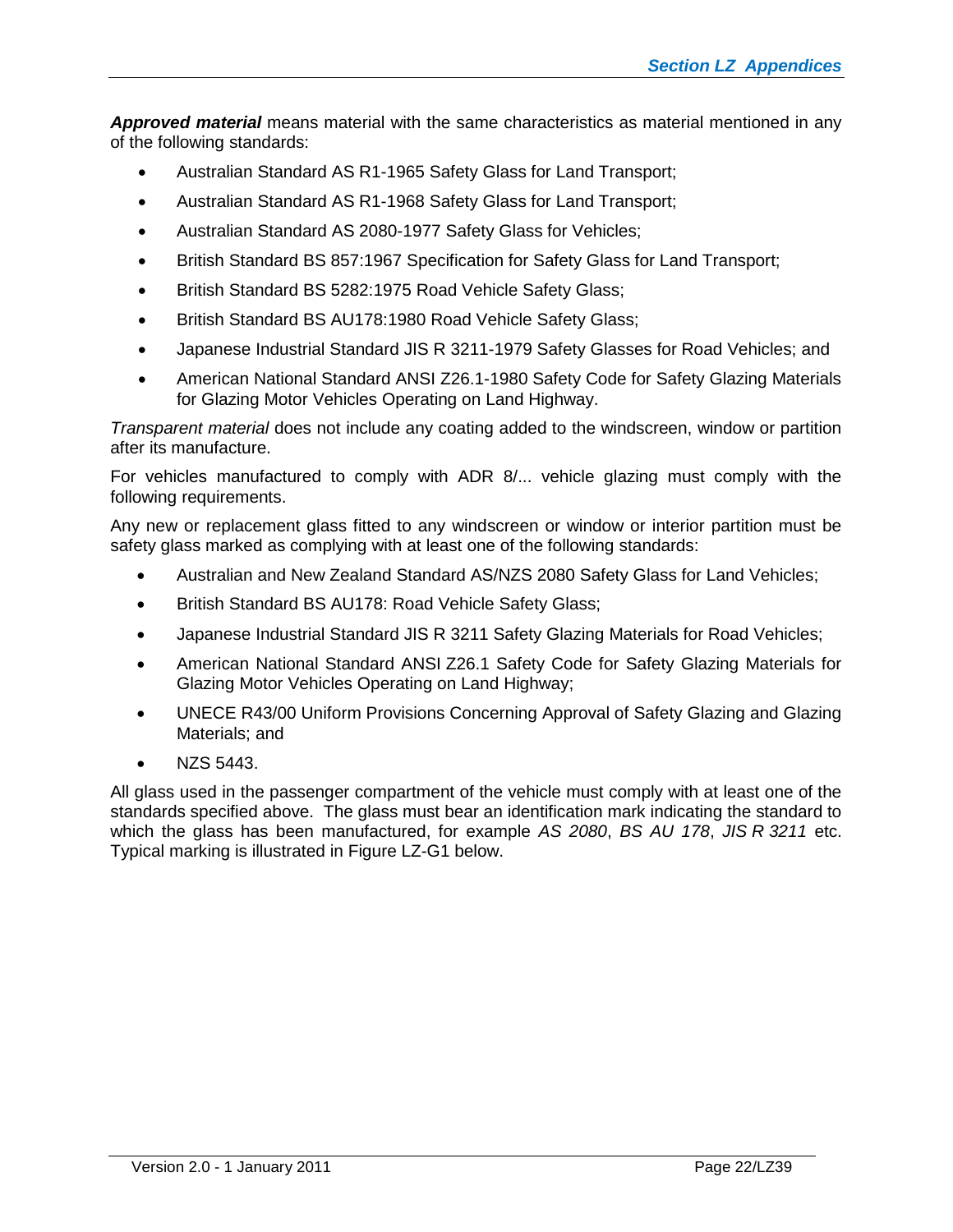

**Australian Standards Marking**



**Figure LZ-G1 Typical Identification Marks for Glazing**

Original glass (or genuine replacement glass) must always have a mark etched or indelibly printed on the glass.

There are two types of glass available for motor vehicles. These are classified as *tempered* or *laminated*.

**Tempered glass** is specially treated so that when it is broken it forms tiny square fragments rather than jagged shards or splinters.

When a tempered windscreen is broken, it crazes and is sometimes difficult to see through. Tempered windscreens now incorporate a toughened safety zone that remains relatively clear in the event of breakage allowing the driver to maintain control of the vehicle; and

 *Laminated glass* comprises a clear plastic film sandwiched between glass layers. Laminated glass is more resistant to breakage than tempered glass and even when penetrated by an object, such as a stone, it will remain substantially clear. In most cases the plastic film will also hold the broken pieces together thus avoiding the potential danger of glass shrapnel.

Windscreens fitted to vehicles manufactured after 1 January 1994 are required to be made from laminated glass. Vehicles built prior to this date do not need to meet this requirement but it is strongly recommended that when a replacement windscreen is required, laminated glass is used.

For any windscreen glass having a zone of modified heat treatment, the marking must indicate the position of the zone.

All replacement transparent material must be of a type that will not shatter.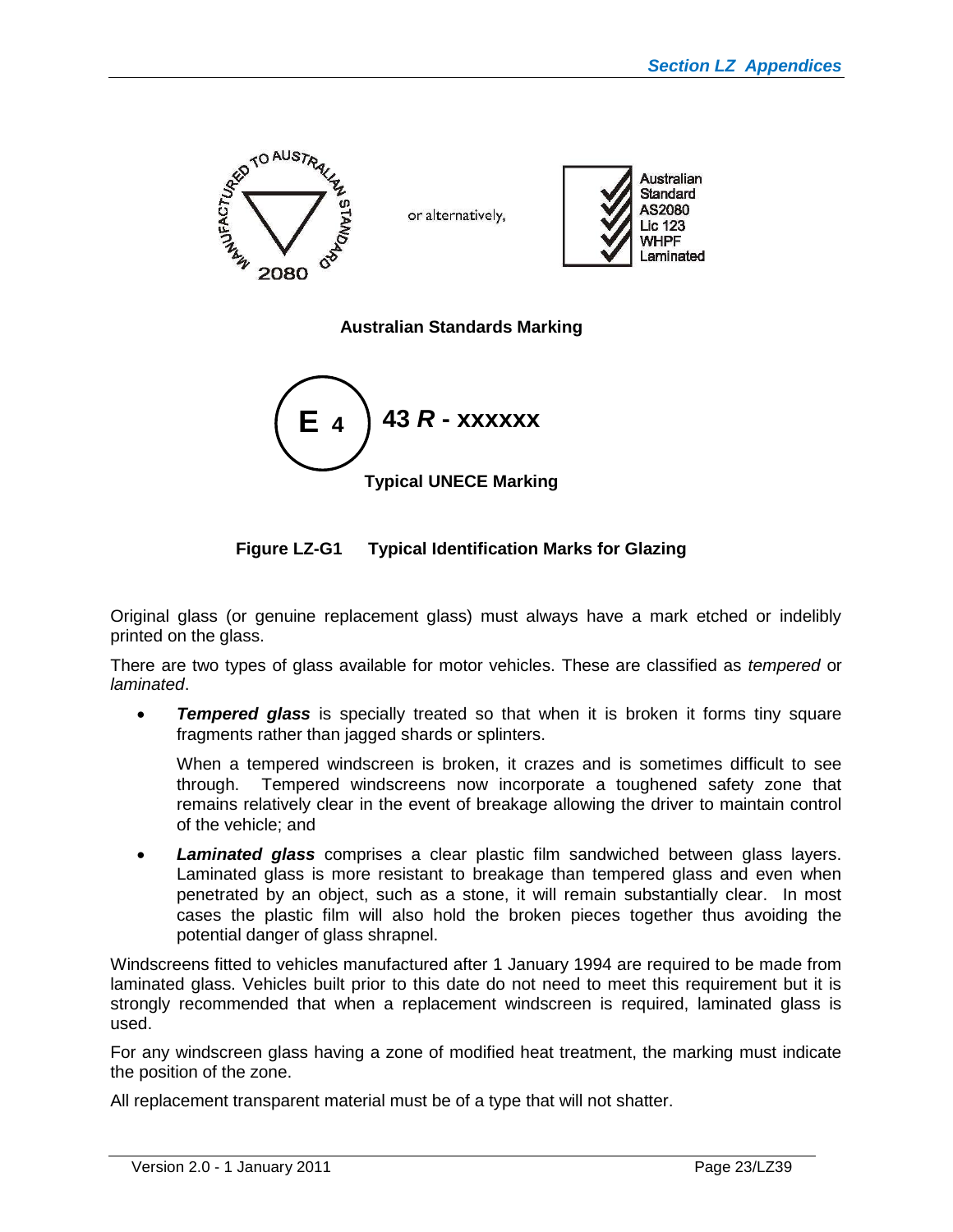The section of the windscreen directly in front of the driver (primary vision area) must be free of scratches or chips.

# <span id="page-23-0"></span>**6 LUMINANCE TRANSMITTANCE OF WINDSCREENS**

The windscreen of a motor vehicle must have a luminous transmittance of at least:

- for a motor vehicle built after 1971 75%; or
- $\bullet$  for another motor vehicle 70%.

The windscreen must not be coated in a manner that reduces its luminance transmittance. This prohibition does not apply to the greater of the following two areas;

- the area above the highest point swept by the windscreen wipers; or
- the upper 10% of the windscreen.

# <span id="page-23-1"></span>**7 LUMINANCE TRANSMITTANCE OF WINDOWS OR INTERNAL PARTITIONS**

# **7.1 Internal Glazing**

Internal glazing for windows or partitions must have a luminous transmittance of at least 70%.

#### **7.2 Surface Films (Window Tinting)**

These requirements apply to all vehicles irrespective of their date of manufacture and are controlled by the Australian Vehicle Standards Rules (AVSR).

Surface films reduce light transmission through windscreens and windows. This can significantly reduce a driver's vision, particularly at night and during periods of low visibility.

If windows, other than the windscreen, of a motor vehicle are coated to reduce light transmittance, the following requirements apply:

- For the windows forward of the rear of the driver's seat luminous transmittance must not be less than 70% when measured through glass and film together unless the laws of a State or Territory allow a lesser luminous transmittance. The lesser transmittance must be above 35%. (Figure LZ-G2 illustrates the window tinting requirements in terms of luminous transmittance for passenger vehicles. It also specifies the different requirements currently in force in the Northern Territory);
- For windows behind the rear of the driver's seat the luminous transmittance must not be less than 35%;
- Reflectance in the visible light range must not exceed 10%; and
- The coating must not be wrinkled, blistered, bubbled or discoloured such that visibility through the glass and film is impaired.

The prohibition for coating the windscreen does not apply to the greater of the following areas of the windscreen:

- the area above the highest point of the windscreen that is swept by the windscreen wiper; and
- the upper 10% of the windscreen.

Vehicles fitted with surface film must be equipped with an external rear vision mirror on both sides of the vehicle.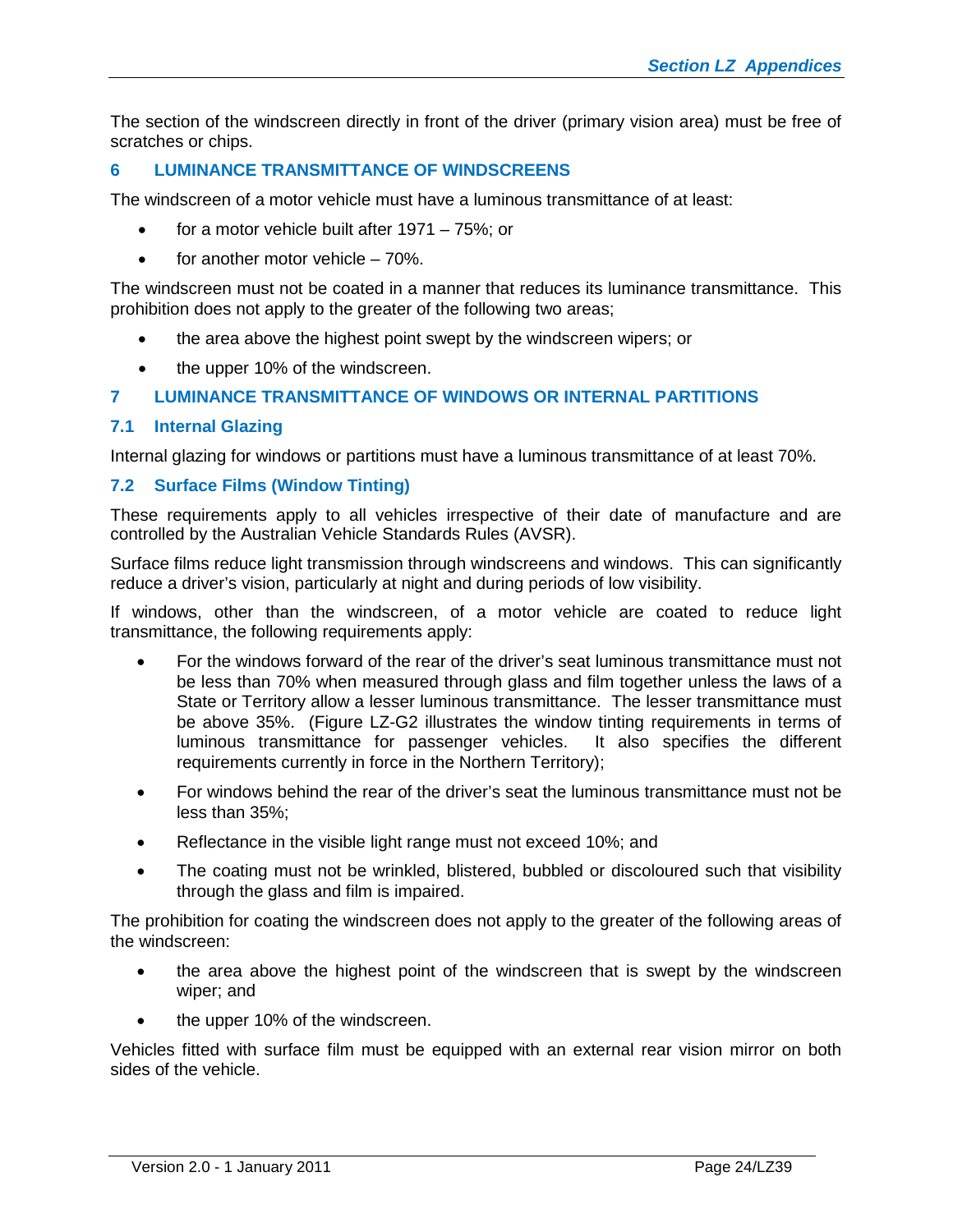

**Figure LZ-G2 Window Tinting – Luminous Transmittance Requirements for Passenger Vehicles**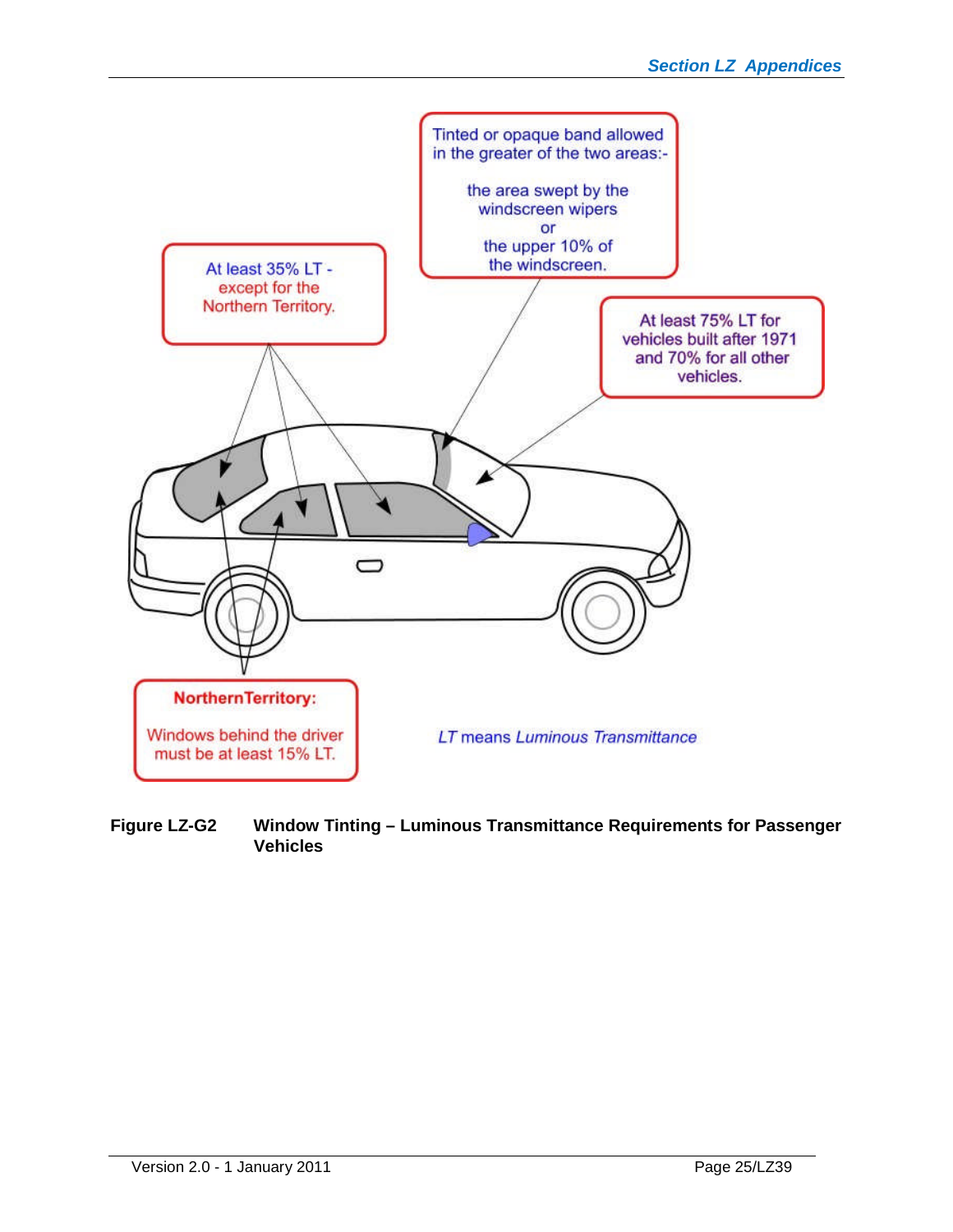**Note: Since the AVSR allows jurisdictions to set alternative limits for window tinting, it is important that the jurisdiction in which the vehicle is to be either registered or used, be contacted for that jurisdiction's specific requirements.**

**Many jurisdictions also have alternative requirements for tinting on commercial vehicle windows that do not affect the safe operation of the vehicle.**

#### <span id="page-25-0"></span>**8 MEASURING AND CALCULATING LUMINOUS TRANSMITTANCE**

Luminous transmittance on glazing that is coated must always be measured through the glazing and film together. This is because the glazing has its own luminous transmittance value usually around 70%. In this case, any film applied must have a luminous transmittance of at least 50%.

To calculate the estimated luminous transmittance the two percentage values, expressed as decimals, must be multiplied together, i.e.:

0.7 (glass LT)  $*$  0.5 (film LT) = 0.35 (LT for the glass and film in combination).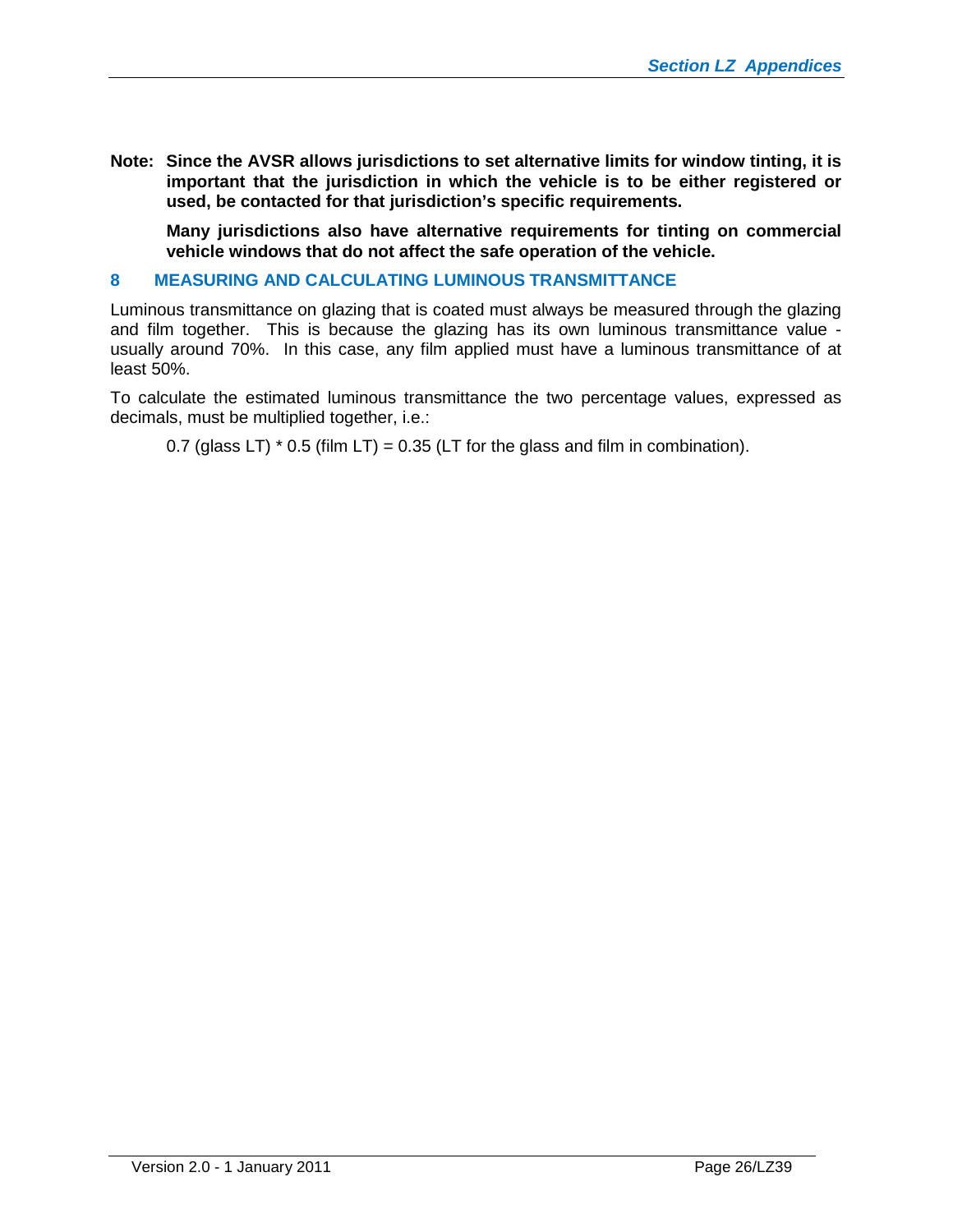# <span id="page-26-0"></span>**APPENDIX Z GLOSSARY**

# <span id="page-26-1"></span>**1 SCOPE**

The following abbreviations and terms may be found throughout the Sections of VSB 14 and are provided for the general convenience of users. They relate to the particular usage within the context of VSB 14.

Many of the definitions and terms may vary within the various acts and regulations of each State or Territory and may also change as a result of amendments to legislation. As a consequence the definitions contained within the legislation in question must be referenced if a strictly legal interpretation is required.

#### <span id="page-26-2"></span>**2 ABBREVIATIONS**

| <b>ADR</b>    | Australian Design Rule                                                                                                                                                                                                                                                                            |  |  |  |  |
|---------------|---------------------------------------------------------------------------------------------------------------------------------------------------------------------------------------------------------------------------------------------------------------------------------------------------|--|--|--|--|
| <b>ADR/</b>   | short title, a generic reference to a specific ADR, irrespective of the version                                                                                                                                                                                                                   |  |  |  |  |
| <b>ADR/00</b> | Indicator of an ADR's version number (e.g. ADR 1/00, 1/01). For example /00<br>refers to the original version of the ADR, /01 refers to the first amended version                                                                                                                                 |  |  |  |  |
| <b>AMVCB</b>  | The Australian Motor Vehicle Certification Board (the Board)                                                                                                                                                                                                                                      |  |  |  |  |
| <b>AVSRs</b>  | Australian Vehicle Standards Rules                                                                                                                                                                                                                                                                |  |  |  |  |
| <b>DIT</b>    | (Australian Government) Department of Infrastructure<br>and<br>Transport,<br>previously (Australian Government) Department of Transport and Regional<br>Services (DOTARS)                                                                                                                         |  |  |  |  |
| DoM           | Date of Manufacture                                                                                                                                                                                                                                                                               |  |  |  |  |
| ICV           | <b>Individually Constructed Vehicle</b>                                                                                                                                                                                                                                                           |  |  |  |  |
| MVSA          | (Australian Government) Motor Vehicle Standards Act, 1989                                                                                                                                                                                                                                         |  |  |  |  |
| <b>MVSRs</b>  | (Australian Government) Motor Vehicle Standards Regulations, 1989                                                                                                                                                                                                                                 |  |  |  |  |
| <b>OAL</b>    | <b>Overall Length</b>                                                                                                                                                                                                                                                                             |  |  |  |  |
| <b>OAW</b>    | <b>Overall Width</b>                                                                                                                                                                                                                                                                              |  |  |  |  |
| <b>SRP</b>    | <b>Seating Reference Point</b>                                                                                                                                                                                                                                                                    |  |  |  |  |
| TRL           | <b>Torso Reference Line</b>                                                                                                                                                                                                                                                                       |  |  |  |  |
| <b>VIN</b>    | <b>Vehicle Identification Number</b>                                                                                                                                                                                                                                                              |  |  |  |  |
| VSB           | <b>Vehicle Standard's Bulletin</b>                                                                                                                                                                                                                                                                |  |  |  |  |
| <b>VSS</b>    | Vehicle Safety Standards. (Vehicle Safety Standards is the branch of the<br>Department of Infrastructure and Transport responsible for administering,<br>under the Motor Vehicle Standards Act 1989, the importation of vehicles, the<br>ADRs and the vehicle certification system in Australia). |  |  |  |  |
| WOVR          | Written-Off Vehicle Register                                                                                                                                                                                                                                                                      |  |  |  |  |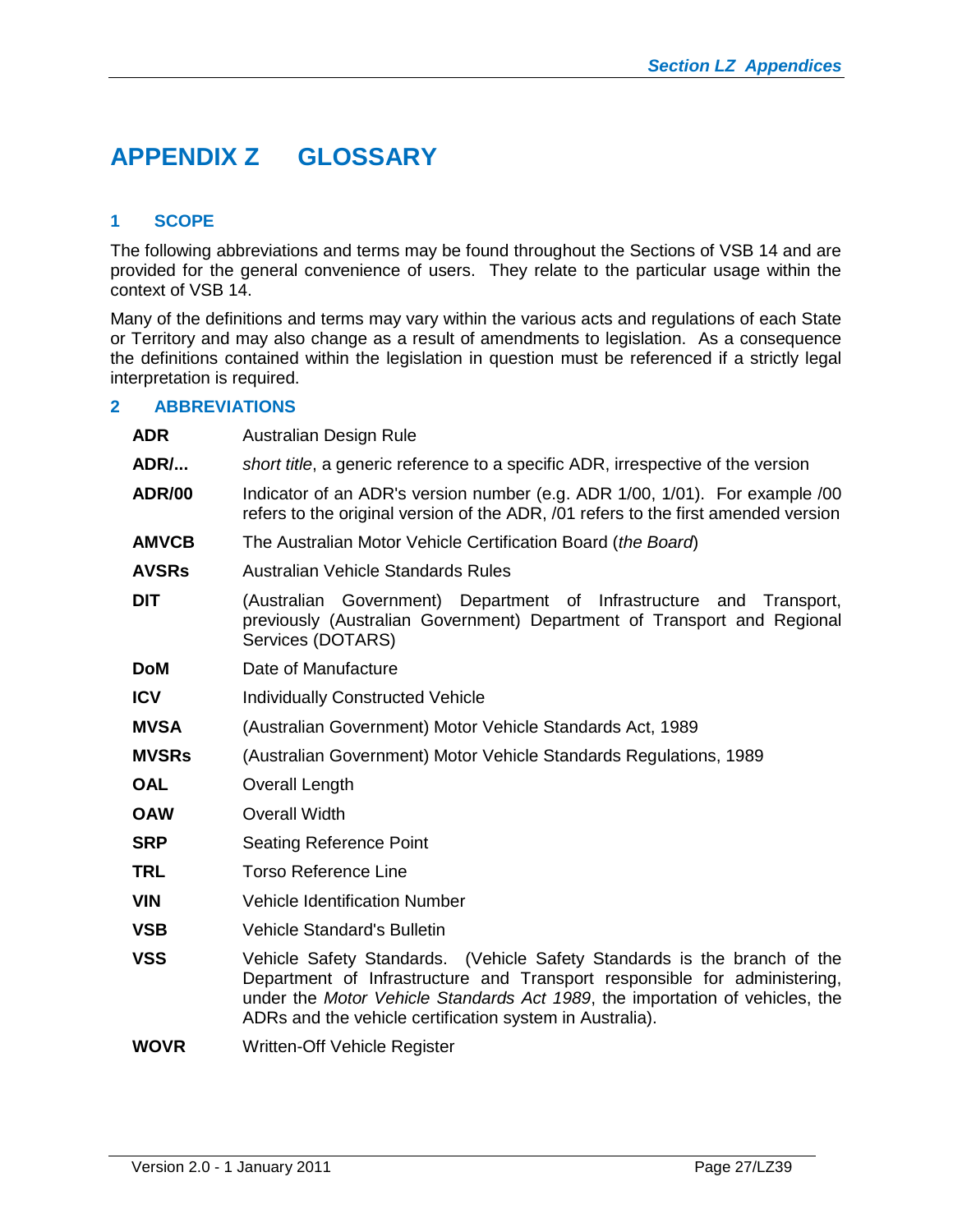# <span id="page-27-0"></span>**3 NATIONAL or ADOPTED STANDARDS**

| Australian Standard                                |
|----------------------------------------------------|
| Australian/New Zealand Standard                    |
| American Society for Testing and Materials         |
| <b>British Standard</b>                            |
| <b>British Standard Specification</b>              |
| Economic Commission for Europe Regulation          |
| Federal Motor Vehicle Safety Standard (of the USA) |
| International Electrotechnical Commission          |
| International Standards Organisation               |
| Japanese Industrial Standard                       |
| United Nations Economic Commission for Europe      |
|                                                    |

# <span id="page-27-1"></span>**4 FUEL TYPES (Gas)**

| <b>LP Gas</b> | Liquefied Petroleum Gas                                   |
|---------------|-----------------------------------------------------------|
| <b>NG</b>     | Compressed Natural Gas (now referred to as CN Gas)        |
| <b>NGV</b>    | Natural Gas Vehicle (now referred to as a CN Gas vehicle) |

# <span id="page-27-2"></span>**5 EMISSIONS**

| <b>CO</b>  | Carbon Monoxide           |
|------------|---------------------------|
| <b>HC</b>  | Hydrocarbons              |
| <b>THC</b> | <b>Total Hydrocarbons</b> |
| <b>NOx</b> | Oxides of Nitrogen        |

# <span id="page-27-3"></span>**6 VEHICLE MASS RATINGS**

- **ATM** Aggregate Trailer Mass
- **GTM** Gross Trailer Mass
- **GCM** Gross Combination Mass
- **GVM** Gross Vehicle Mass
- GALR Gross Axle Load Rating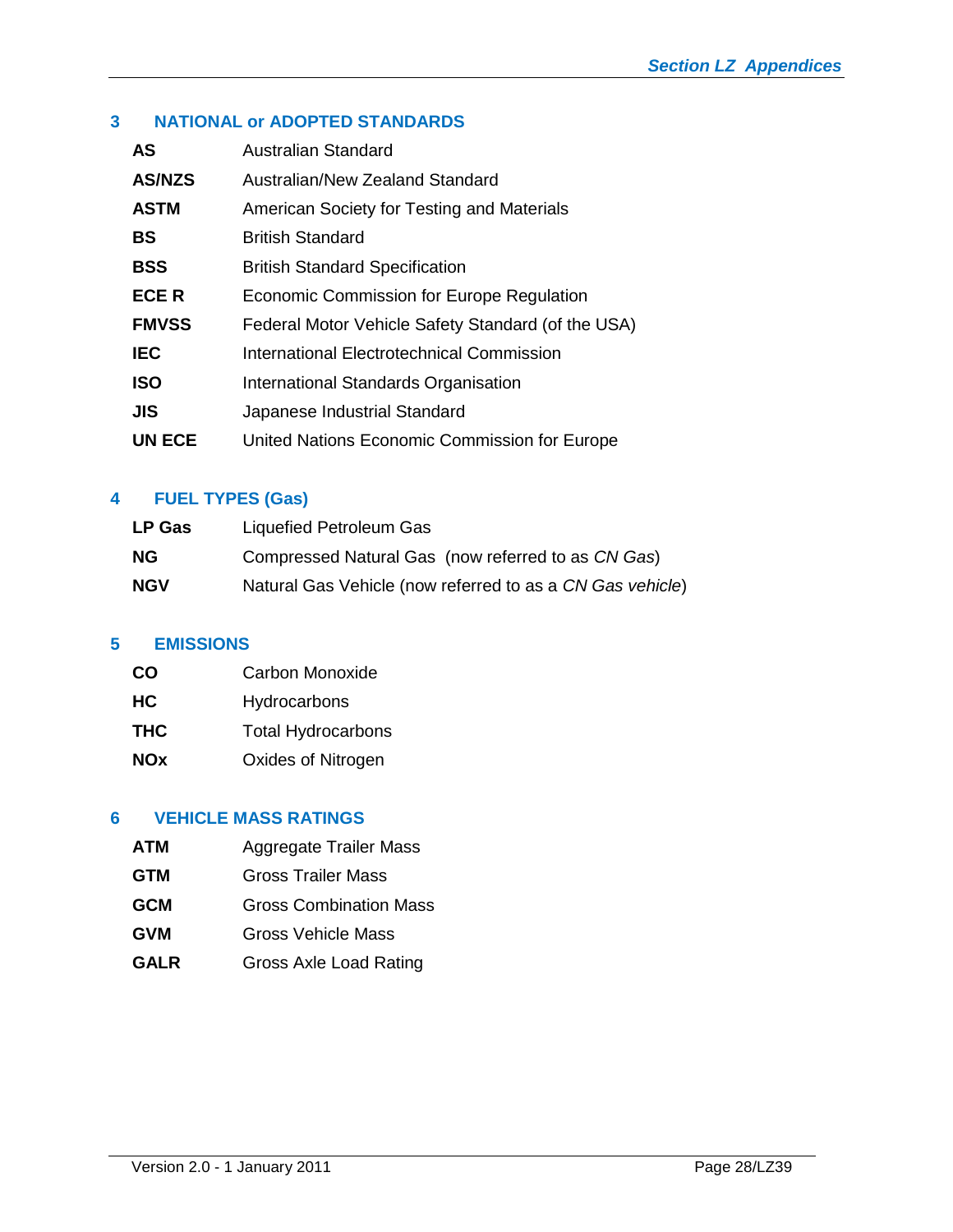# <span id="page-28-0"></span>**7 ACRONYMS, DEFINITIONS AND TERMS**

Many of the definitions and terms that are contained in this sub-section may vary within the various acts and regulations of each State or Territory and may also change as a result of amendments to legislation. As a consequence the definitions contained within the legislation in question must be referenced if a strictly legal interpretation is required.

Most of the definitions within this sub-section have been sourced from the Third Edition ADRs as these are now the commonly used definitions with respect to ADR compliance.

Terms in italics in the text below indicate that they are defined.

**ADRs** The Australian Design Rules are the construction and performance standards prescribed for all new vehicles under the *Motor Vehicle Standards Act 1989*.

#### **Aggregate Weight**

See *Vehicle Mass Limits.*

**ATM** *See Vehicle Mass Limits*.

#### **Approved Compliance Plate**

An *Identification Plate* issued in accordance with the MVSA to certify that the vehicle it describes complies with the relevant applicable *ADRs*.

#### **Articulated Vehicle**

A combination of *Prime Mover* and *Semi-trailer*.

- **AMVCB** Committee that advises the Administrator of the *MVSA* on vehicle certification matters. It comprises representatives of all State and Territory Registration Authorities.
- **AMVCB WP** A Working Party of the AMVCB that deals mainly with in-service, road vehicle standards issues that are relevant to Registration Authorities in Australia.
- **AVSR** Australian Vehicle Standards Rules.
- **Axles**

# **Axle**

One or more shafts positioned in a line across a vehicle, on which one or more wheels intended to support the vehicle turn.

# **Axle Load**

The total load transmitted to the road by all the tyres of all the wheels whose centres may be included between two transverse parallel vertical planes less than one metre apart.

#### *GALR*

The *Manufacturer's* specified maximum *Axle Load* for each *Axle* for which compliance with applicable Australian Design Rules has been or can be established.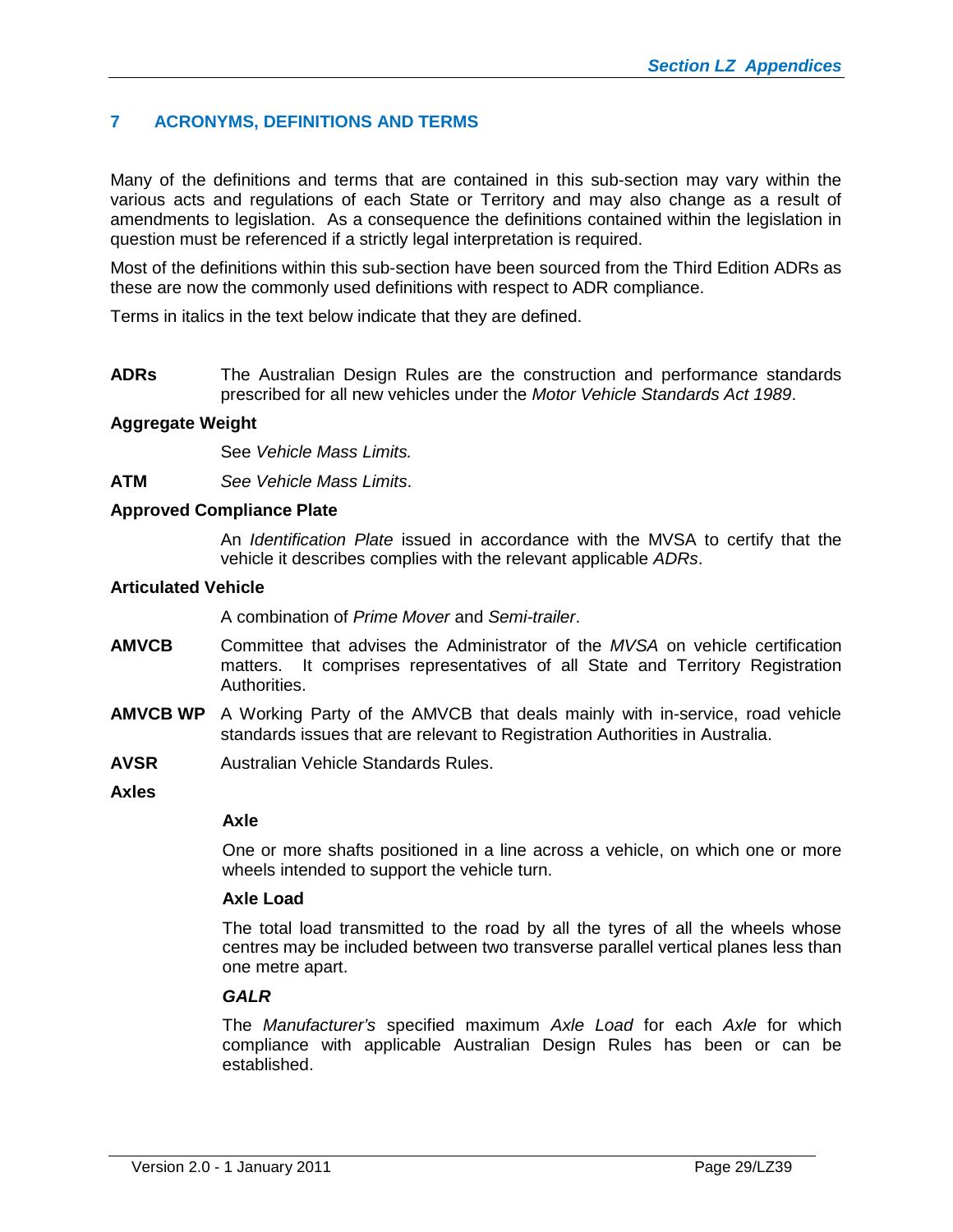### **Axle Group**

Either a *Single Axle*, *Tandem Axle Group*, *Tri-axle Group*, or *Close Coupled Axle Group*.

#### **Close Coupled Axle Group**

Two *Axles* with centres not more than 1.0m apart, shall be regarded as equivalent to a *Single Axle;* three *Axles* with centres not more than 2.0m apart, shall be regarded as equivalent to a *Tandem Axle Group*; four or more *Axles* with centres not more than 3.2m apart, shall be regarded as equivalent to a *Tri-Axle Group*.

#### **Single Axle**

Either one *Axle* or two *Axles* with centres between transverse, parallel, vertical planes spaced less than 1.0m apart.

#### **Tandem Axle Group**

A group of at least two *Axles* in which the horizontal distance between the centre lines of the outermost *Axles* is at least 1.0m, but not more than 2.0m.

#### **Tri-axle Group**

A combination of three *Axles* in which the front and rear *Axles* are not less than 2.0m and not more than 3.2m apart.

**Body** The structure attached to a vehicle's chassis or floorpan to carry passengers or a load. In the case of a vehicle without a separate chassis or floorpan (i.e. a unitised or monocoque design) it is the vehicle.

#### **Brakes**

#### **Manually Operated Brakes**

Those systems in which all of the braking effort is provided by the driver of the vehicle through the brake control (e.g. pedal or lever).

#### **Power Assisted Brakes**

Those braking systems in which an energy source is used to provide part of the braking effort. The energy source used is usually vacuum obtained from the vehicle's engine induction system or a vacuum pump.

#### **Power Operated Brakes**

Those systems in which the total braking effort is supplied directly by the power source. Normally used on heavy commercial vehicles, the driver operates these systems by regulating the application of the energy source (usually compressed air).

#### **Bus (or Omnibus)**

A passenger vehicle having more than nine seating positions, including that of the driver. An omnibus comprising two or more non-separable but articulated units shall be considered as a single vehicle.

- **Caravan** Any enclosed trailer designed primarily for human occupation while stationary.
- **Chassis** The basic operating motor vehicle including engine frame and other essential structural and mechanical parts, but exclusive of body and all appurtenances for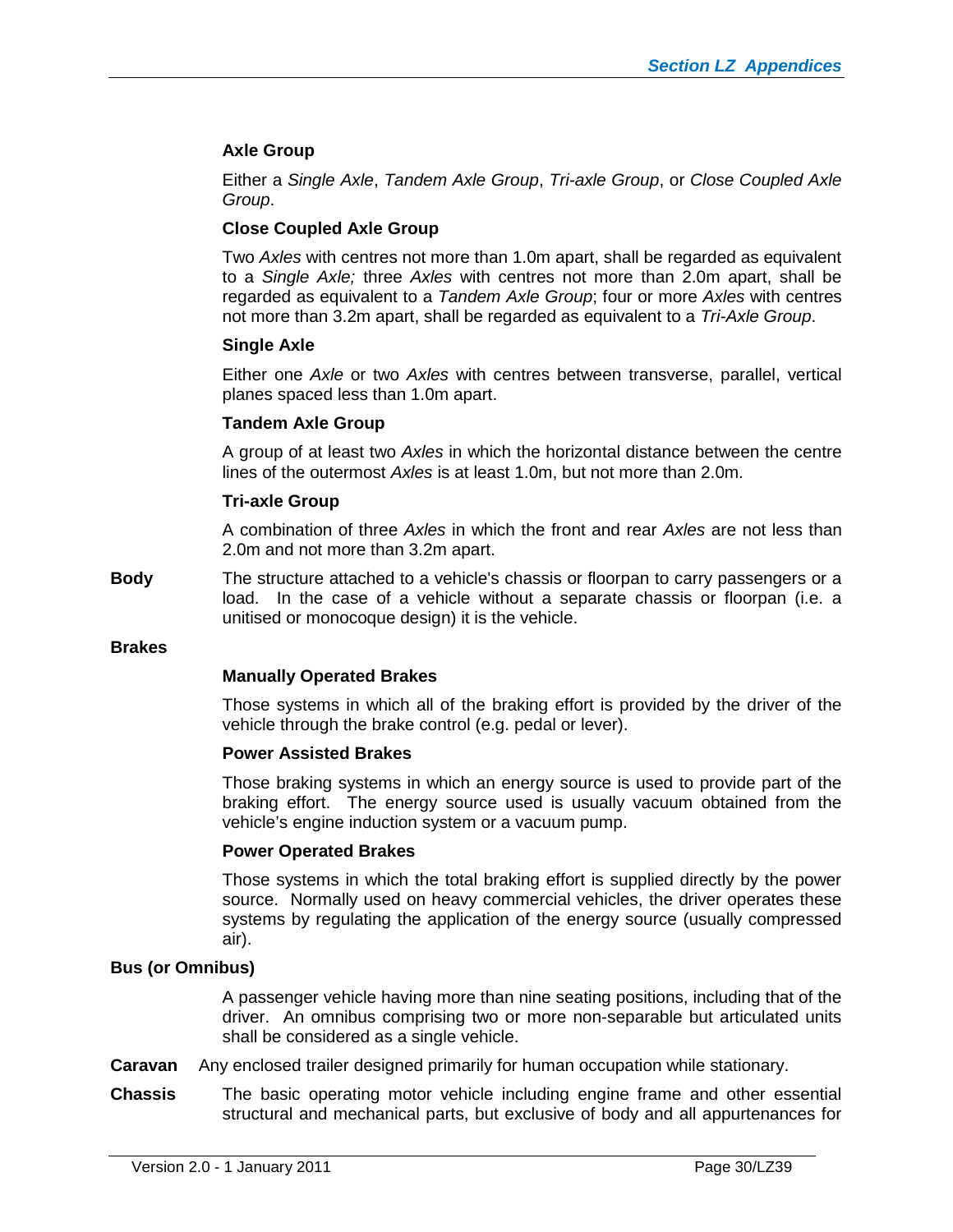the accommodation of driver, property and passengers appliances, or equipment related to other than control.

#### **Compliance Plate**

Refer to section 10 of the *Motor Vehicle Standards Act* 1989.

- **DoM** The date the vehicle is available in Australia in a condition which will enable an *Identification Plate* (*Compliance Plate)* to be lawfully affixed to the vehicle.
- **Drawbar** The portion of a trailer that connects the trailer body to the *Coupling* for towing purposes.
- **Dimensions** (All measured with vehicle resting on level ground):

#### **Approach Angle**

The smallest angle, in a side view of a vehicle formed by the level surface on which the vehicle is standing and a line tangent to the front tyre *Static Loaded Tyre Radius* arc and touching the underside of the vehicle forward of the front tyre.

#### **Departure Angle**

The smallest angle, in a side view of a vehicle formed by the level surface on which the vehicle is standing and a line tangent to the rear tyre *Static Loaded Tyre Radius* arc and touching the underside of the vehicle rearward of the rear tyre.

#### **Breakover Angle**

The supplement of the largest angle, in the side view of a vehicle, that can be formed by two lines tangent to the front and rear *Static Loaded Tyre Radius* arcs and intersecting at a point on the underside of the vehicle.

#### **Ground Clearance**

The minimum distance to the ground from the underside of a vehicle, excluding its tyres, wheels, wheel hubs, brake backing plates and flexible mudguards or mudflaps.

#### **Overall Height**

The maximum distance from the ground to the highest point of the vehicle.

#### **OAL**

The maximum distance from the foremost part of the vehicle to its rearmost point, but excluding any rear mounted dock or bumper rubbers.

#### **OAW**

The maximum distance measured across the body including wheel guards, but excluding rear vision mirrors, signalling devices and side-mounted lamps.

#### **Wheelbase**

The dimension measured horizontally and parallel to the longitudinal axis of the vehicle between the front and rear wheel centrelines at *Unladen Mass*. In the case of the rear *Axle Group* the dimension must be to the *Centre of an Axle Group.* For a steerable front *Axle* or *Axle Group*, the dimension shall be to the centreline of the foremost *Axle.*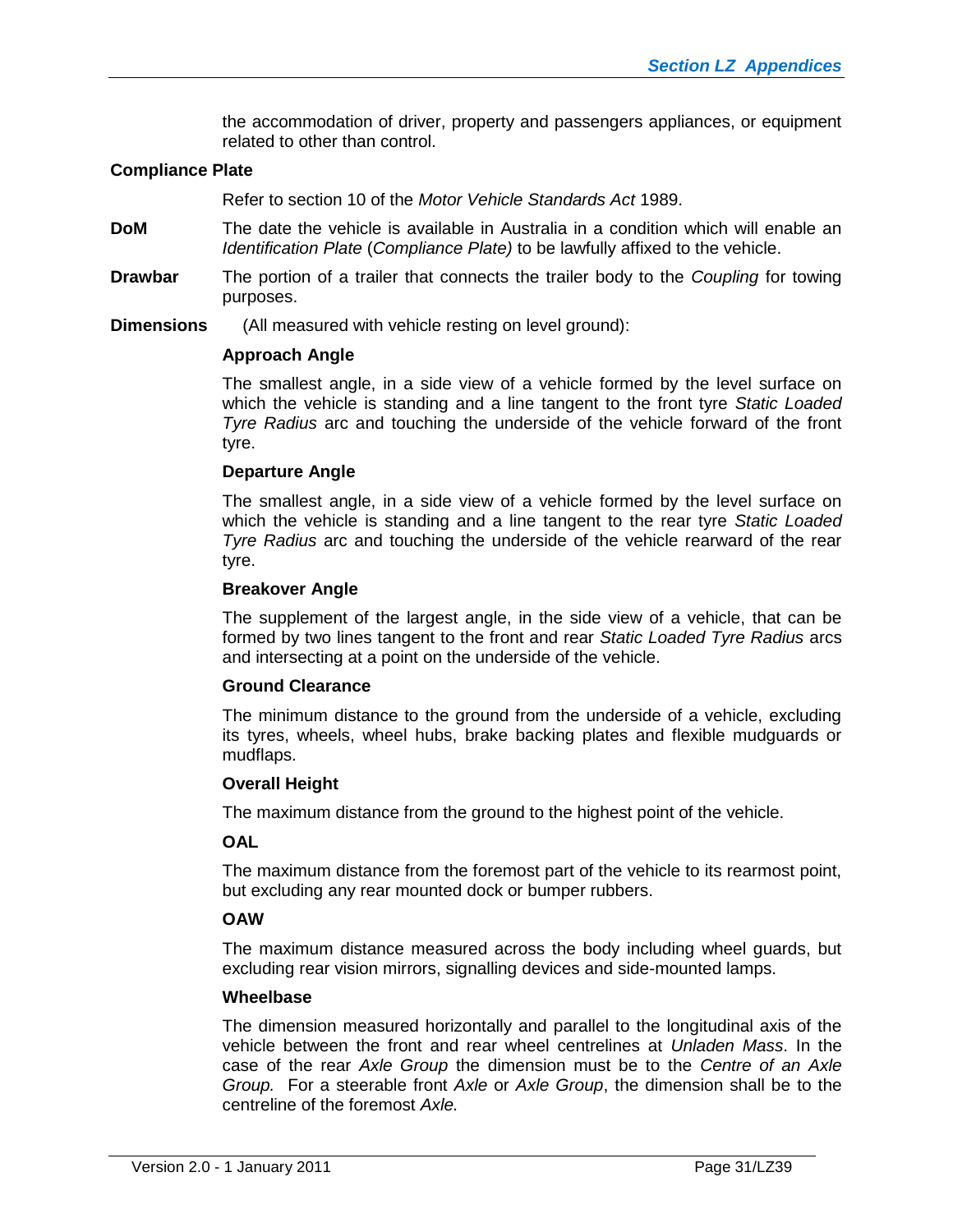#### **Wheel Track**

The distance measured horizontally across and parallel to the *Axle* of the vehicle between the centre of its wheels.

#### **Heavy Vehicle**

Any *motor vehicle* with a *GVM* exceeding 4.5 tonnes and any *trailer* with an ATM exceeding 4.5 tonnes.

**ICV** An *Individually Constructed Vehicle* is a vehicle that is not a *Production Vehicle* or a *Modified Production Vehicle*. An *ICV* is a unique, *one-off* homemade *vehicle*, specially designed and constructed by a person for his/her use. The term *ICV* may also be used to describe a *vehicle* that has been modified beyond the category of *Modified Production Vehicle.*

#### **Identification Plate**

Previously known as a *Compliance Plate.*

**Impressed** Stamped, embossed, etched or machined when used for vehicle identifiers.

#### **Imported Vehicle**

A vehicle that has been brought into Australia with the written approval of the **DIT**, or the Minister administering the MVSA.

(For more information, see **VSB.10** *Importing Vehicles to Australia*).

#### **Light Vehicle**

Any motor vehicle with a *GVM* of 4.5 tonnes or less and any trailer with an *ATM* of 4.5 tonnes or less.

#### **Load Sharing Suspension**

An *Axle Group* suspension system that utilises hydraulic, pneumatic, mechanical or other means, to effect substantially equal sharing by all the ground contact surfaces of the *Axle Group*, of the total load carried by the Axle Group and has effective damping characteristics on all *Axles* of the *Axle Group*.

#### **Load Space**

A clearly defined surface, deck, rack or compartment on a *vehicle* that is designed to support a load.

#### **Manufacturer**

The name of the person or company who accepts responsibility for compliance with the Australian Design Rules and to whom the *Compliance Plate* approval certificate is issued.

#### **Mass Limits**

#### **ATM**

The total mass of a laden trailer when carrying the maximum load recommended by the *manufacturer*. This will include any mass imposed onto the drawing vehicle when the *combination vehicle* is resting on a horizontal supporting plane.

#### **GTM**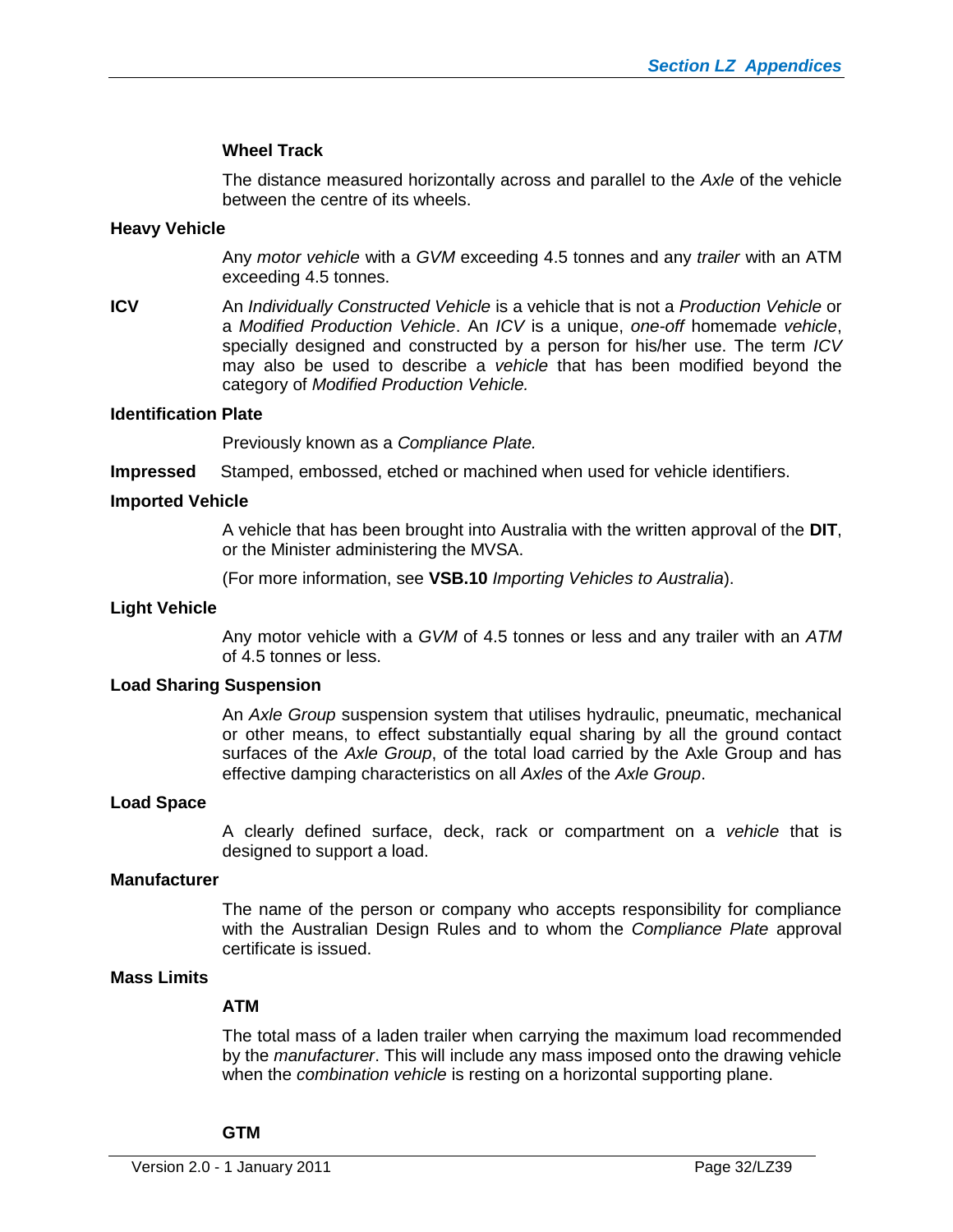The mass transmitted to the ground by the *Axle* or *Axles* of the *trailer* when coupled to a drawing vehicle and carrying its maximum load approximately uniformly distributed over the load bearing area, and at which compliance with the appropriate ADRs has been or can be established.

### **GCM**

The value specified for the vehicle by the *manufacturer* as being the maximum of the sum of the *Gross Vehicle Mass* of the drawing vehicle plus the sum of the *Axle Loads* of any vehicle capable of being drawn as a trailer.

# **GVM**

The maximum *laden mass* of a motor vehicle as specified by the *manufacturer*.

#### **Laden or Loaded Mass**

The mass of a *vehicle* and its load borne on the surface on which it is standing or running.

#### **Load capacity**

The difference between the *GVM* of a vehicle and its *tare mass*.

#### **Mass Limit**

The vehicle's *GVM* or *aggregate weight* in the case of an *existing vehicle.*

#### **Maximum Loaded Vehicle Mass (of a passenger vehicle)**

The sum of: the *Unladen Mass* together with the heaviest regular production options, if such individual options have a mass of 2.3kg or more, with a fuel capacity of lubricating oil, cool, coolant and fuel; plus additional loading equivalent to 68kg at each seating position; plus the number of seating positions times 13.6 kg for luggage in the appropriate luggage space, with the centre of gravity of the luggage load at the centre of the luggage space).

#### **Maximum Loaded Vehicle Mass (of a vehicle other than a passenger vehicle)**

The *Gross Vehicle Mass* or *Gross Trailer Mass*.

#### **Tare Mass**

Mass of a vehicle other than an L-group vehicle ready for service, unoccupied and unladen, with all fluid reservoirs filled to nominal capacity, except for fuel, which shall be 10 litres only, and with all standard equipment and any options fitted.

#### **Unladen Mass**

The mass of a *vehicle* in running order, unoccupied and unladen, with all fluid reservoirs filled to nominal capacity, including fuel, and with all standard equipment.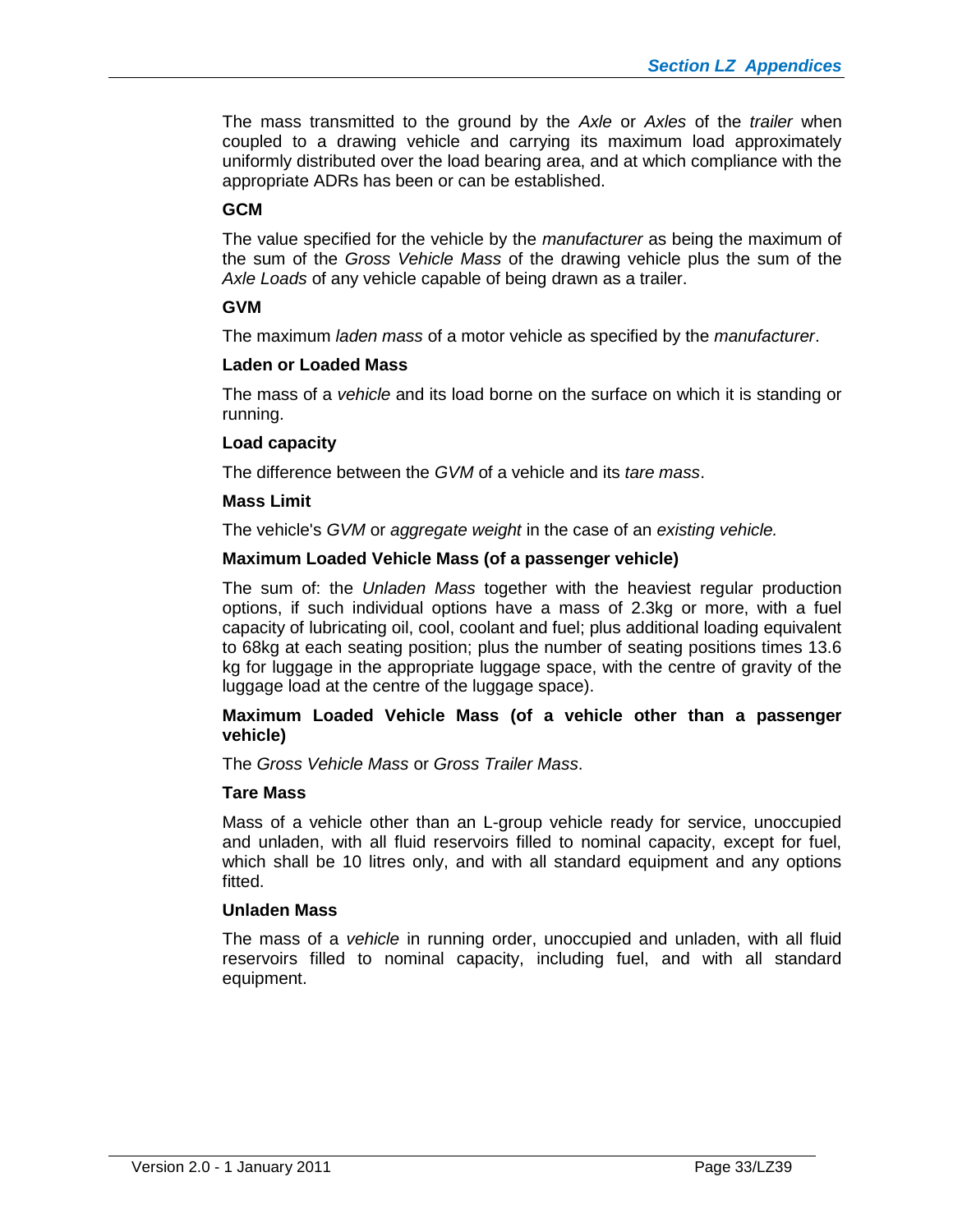#### **Minor Modifications to Production Vehicles**

These are alterations carried out on *Production Vehicles* and are accepted by jurisdictions without certification.

Typical Minor Modifications include the fitting of radios, CD players, wheel trims etc..

#### **Basic Modifications to Production Vehicles**

These modifications do not require certification provided they have been carried out in accordance with the relevant sub-sections of VSB 14 titled *General Requirements* and *Basic Modifications Without Certification*.

#### **Significant Modifications to Production Vehicles**

These modifications have the potential to seriously affect the safety of the *Completed Vehicle* and may affect the *Completed Vehicle's* strength, structural integrity and road handling characteristics.

The modifications involve major alterations to the vehicle body, engine, drive train or chassis but the vehicle retains its original identity and VIN. The *Production Vehicle* body, monocoque or chassis may be modified but each major component, whether modified or not, remains recognisable. These modifications require certification.

#### **Extensive Modifications to Production Vehicles**

These modifications have the potential to seriously affect the safety of the *Completed Vehicle* and may affect the *Completed Vehicle's* strength, structural integrity and road handling characteristics.

The modifications involve major alterations such as the combination of one or more major sections/components of various *Production Vehicles*. It may be difficult to determine the *Completed Vehicle's* original identity and VIN or a choice of vehicle identities may result, e.g. in the case of vehicle made up of two vehicles – some jurisdictions will retain the VIN of the chassis while others will retain the VIN of the body. These modifications require certification.

#### **Modified Vehicle or Modified Production Vehicle**

A *production vehicle* that has been modified from its original form and specification. The modification may or may not require certification depending on the type and extent of the modification.

#### **Motor Cycle or Motor Bike**

Means a motor vehicle with two wheels, and includes a 2 wheeled motor vehicle with a sidecar attached to it that is supported by a third wheel. (AVSR).

#### **Motor Vehicle**

Means a vehicle built to be propelled by a motor that forms part of the vehicle. (AVSR).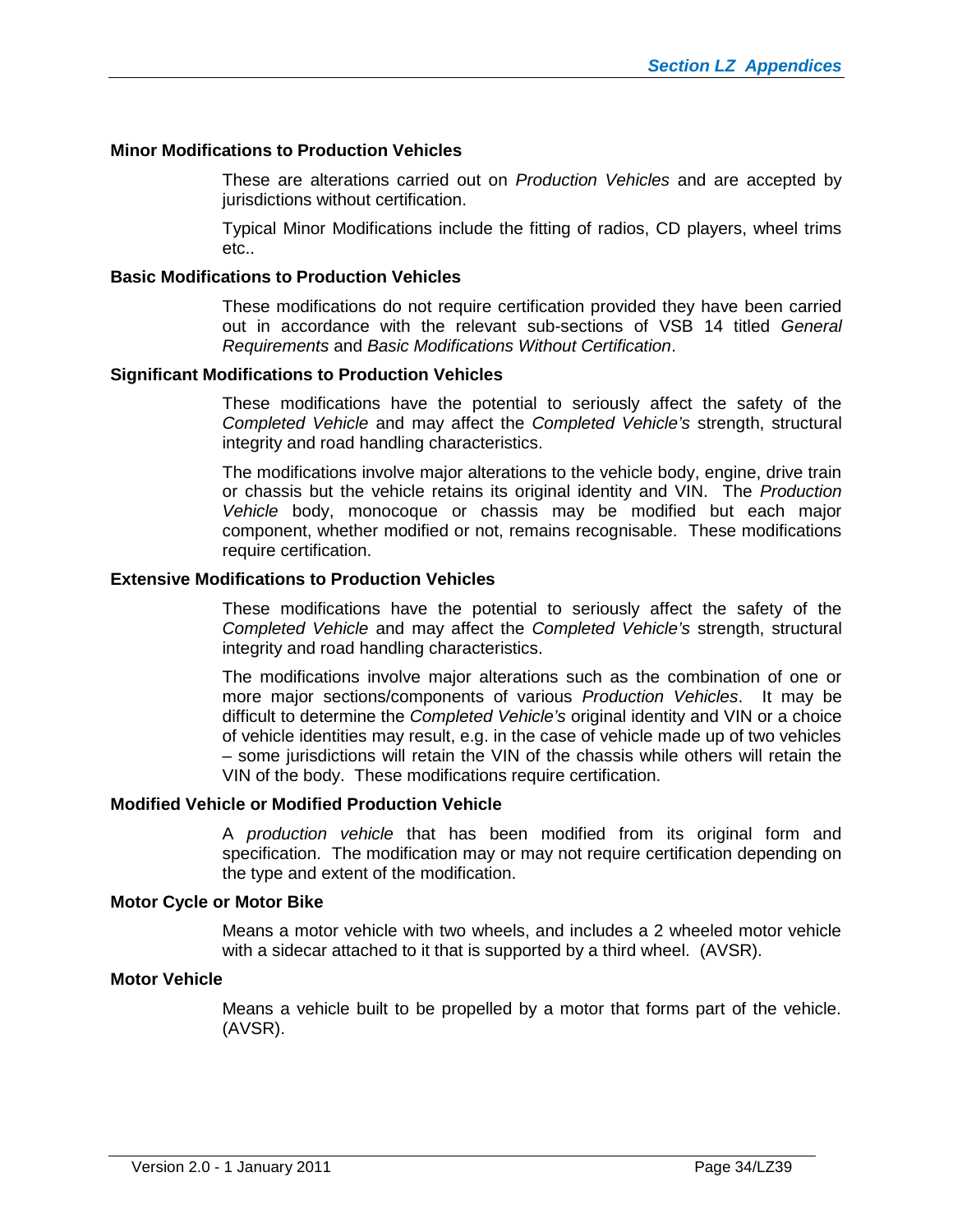#### **Motorhomes and Caravans**

Vehicles that are used as living quarters and have no load space other than what is necessary to carry food, water, clothing, cooking/eating utensils, etc..

#### **Motorhome (or Campervan)**

A **motorhome or a campervan** is a motor vehicle manufactured to include accommodation space, which contains at least the following equipment:

- seats, and table;
- sleeping accommodation, which may be by converting seats;
- cooking facilities; and
- storage facilities.

#### **Partially Completed Vehicle**

A vehicle which has been manufactured to a stage where, although it is registrable, additional work will be necessary to be able to put it into service (e.g. a *cab-chassis* without a tray).

#### **Passenger Car or Motor Car**

A passenger vehicle, not being an off-road passenger vehicle or a forward control passenger vehicle, having up to nine seating positions, including that of the driver.

#### **Passenger Car Derivative**

A motor vehicle known as a utility, station wagon or panel van in which the body that is forward of the windscreen and most of the mechanical components are the same or substantially the same as those of a passenger car of that make/model.

#### **Personally Imported Vehicle**

A vehicle that was owned and used overseas for at least twelve calendar months by the person who applied to import it into Australia (refer to VSB10).

**Prime Mover** A motor vehicle built to tow a *semi-trailer.*

#### **Production Vehicle**

A *vehicle* manufactured and marketed in volume for normal road use. Production vehicles manufactured after January 1969 for use in Australia will normally be fitted with an *Identification Plate* or *Personal Import Plate.*

#### **Rebodied Vehicle**

A *motor vehicle* with a chassis or floorpan, capable of supporting its drive train, suspension and steering components, that has been fitted with a replacement *body*.

#### **Retractable Axle**

An *Axle* with a means of adjustment enabling it to be raised or lowered relative to the other *Axles* in the *Axle Group*.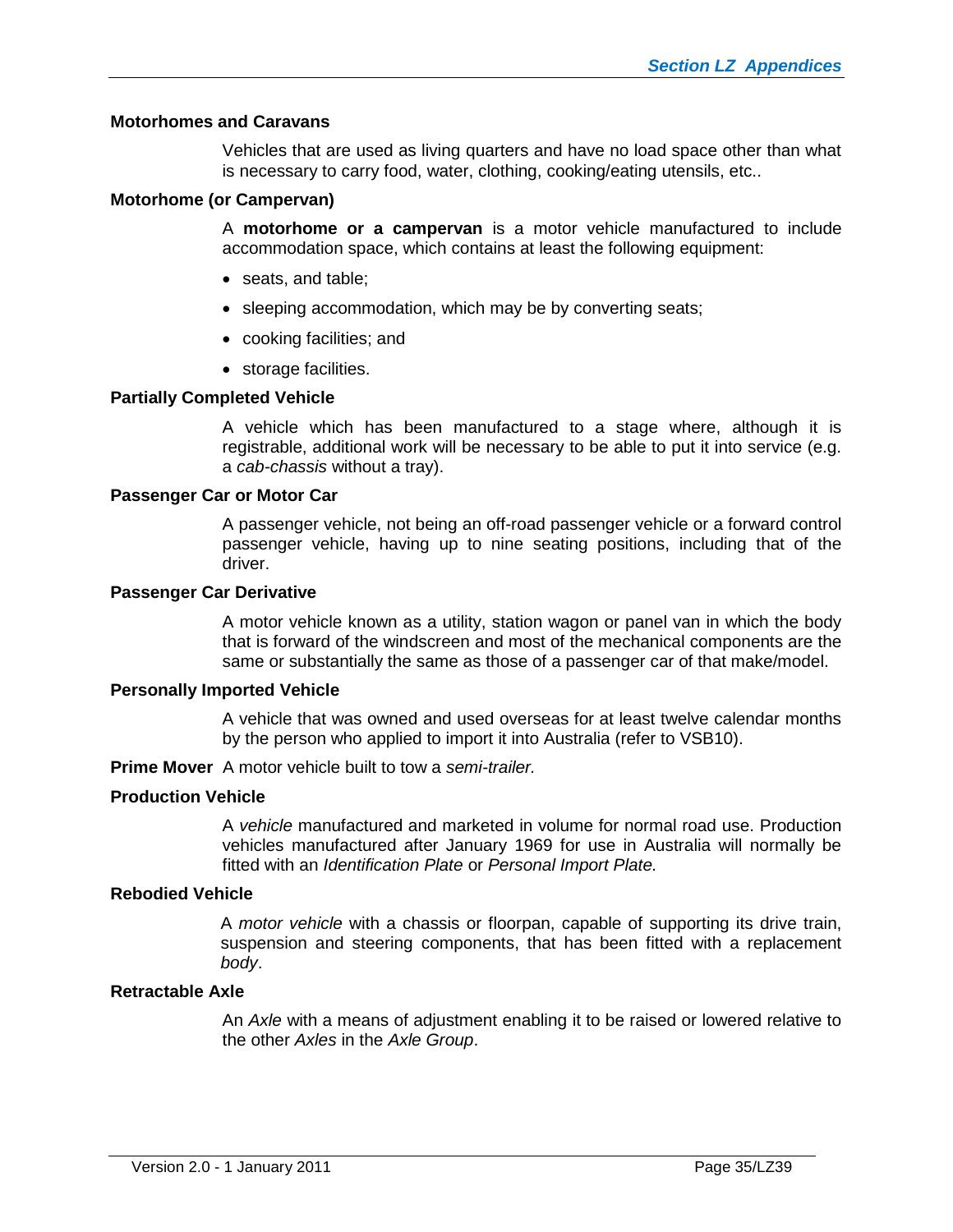#### **Seats and Seating**

#### **Designated Seating Position**

The *seating position* included in the vehicle manufacturer's nominated *seating capacity*.

#### **Effective Cushion Width**

The width of the seat measured horizontally across the seat cushion where it intersects the *TRL*. A seat with an *Effective Cushion Width* that is:

- less than 820mm, is considered a single seating position; and
- exceeding 820mm, is considered to be two seats if the seat back is contoured to only provide two identifiable seating positions.

#### **Folding Seat**

An auxiliary *seat* intended for occasional use and normally folded.

#### **Seating Position**

A passenger seat that has an effective cushion width of 410mm.

#### **Seating Capacity**

The number of seated adult persons which the vehicle is designed to carry and for which seating positions (established in accordance with clause 5.7 of ADR 5/... *Anchorages for Seatbelts and Child Restraints* and clause 10 of ADR 5/... *Anchorages for Seatbelts)* are provided.

#### **Types of Seatbelts, Restraints and Fittings**

#### **Child Restraint**

A device to restrain a child passenger of a motor vehicle in the event of a vehicle impact and thus minimise the risk of bodily injury.

#### **Child Restraint Anchor Fitting**

The fitting which allows the attachment of the *Attaching Clip* to the vehicle, usually attached to the *Child Restraint Anchorage* using components in the *Child Restraint Anchor Fitting Package*. Details of the profile within which the *Child Restraint Anchor Fitting* must be contained are shown in figure 2 of ADR 34/....

#### **Child Restraint Anchor Fitting Package**

A standard package of components to enable the installation of the *Child Restraint Anchor Fitting* onto the *Child Restraint Anchorage*. The package consists of: one *Attachment Bolt*, one *Child Restraint Anchor Fitting*, one *Lock Washer* of 2.21mm thickness max., one *Spacer* of 5mm thickness, and one *Spacer* of 10mm thickness.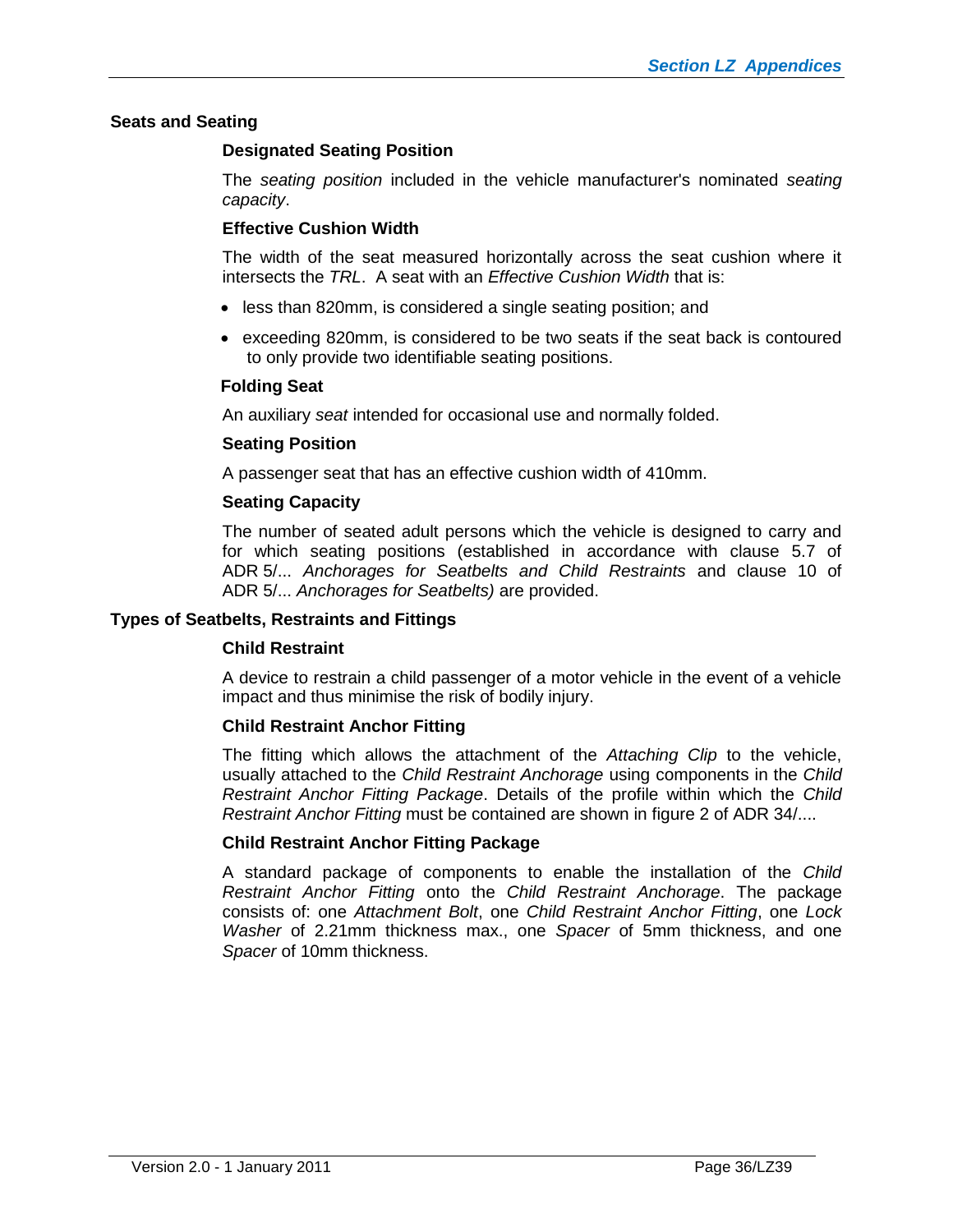# **Child Restraint Anchorage**

The part of the vehicle designed to transfer loads from the upper part of the *Child Restraint* to the vehicle structure.

### **Emergency Locking Retractor**

A retractor incorporating a locking mechanism that is designed to lock under abnormal operating conditions.

**Note:** *Both lap and lap-sash type seatbelts may incorporate an Emergency Locking Retractor.*

#### **Harness Belt**

A seatbelt assembly consisting of at least one strap designed to provide pelvic restraint and two or more torso straps designed to provide upper torso restraint.

# **Lap type Seatbelt**

A seatbelt assembly designed to provide pelvic restraint only.

#### **Pelvic Restraint**

The process of transmitting restraint forces to the body through the bones of the pelvis to prevent compression of the abdomen between the restraint and the spine.

#### **Lap-Sash Type Seatbelt**

A seatbelt assembly combining a lap strap designed to provide pelvic restraint, and a torso strap designed to provide upper torso restraint.

#### **SRP**

The pivot point of the torso and thigh in the rearmost represented by the centre of a 100mm diameter disc placed at the join of the seat cushion and backrest.

# **TRL**

A line parallel to the small of the two-dimensional manikin's back and extending through the *SRP* when the seat back is adjusted to a required seat back angle. The two-dimensional manikin is as specified in SAE J826 *Manikins for Use in Defining Vehicle Seating Accommodation,* November 1962, SAE J826a, August 1970, SAE J826b, January 1978, or, J826 APR80- *Devices for Use in Defining and Measuring Vehicle Seating Accommodation.*

#### **Pelvis Reference Point**

A point used in simulating the correct position of a lap-strap, or the lap-strap of a lap-sash belt. It is the point which is located at a height of 95mm above and 70mm forward of the *SRP*.

**Signatory** Is a person who is accredited to, or registered with a Registration Authority for assessing and certifying modified vehicles for the purposes of registration.

> (For the purposes of VSB 14 and its Guidelines, the term *Signatory* applies to engineers and tradespersons involved in the approval process. Wherever the term *Signatory* is used, it implies that the *Signatory* referred to is one who has the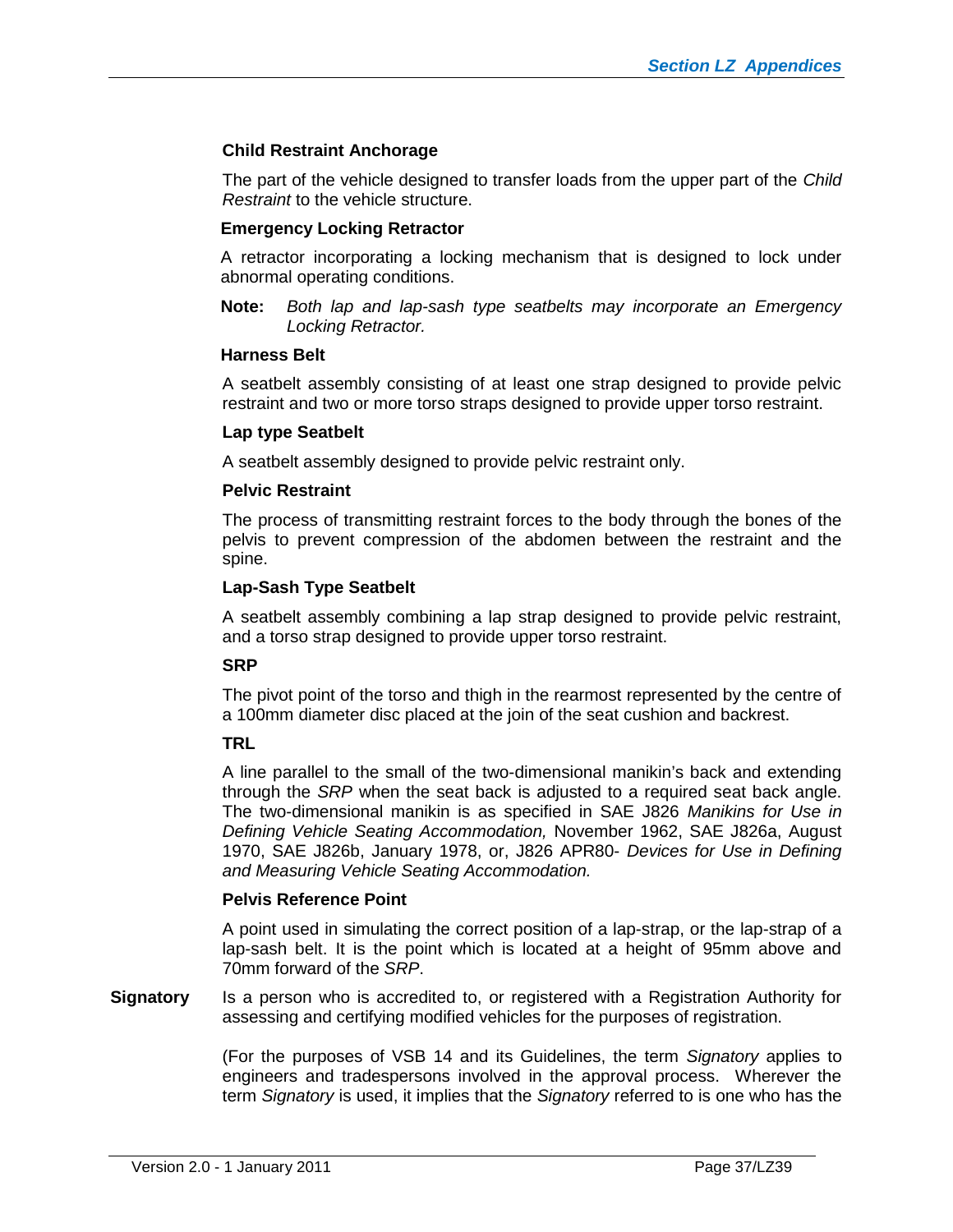necessary qualifications and experience to assess and sign-off the matter under consideration).

#### **Three Wheeled Vehicles**

These are motor vehicles that have three wheels, (as defined below with either one or two wheels at the front) and do not include motor cycles fitted with sidecars.

#### **Motor Tricycle or Trike**

A motor vehicle with three wheels symmetrically arranged in relation to the longitudinal median axis, with a *Gross Vehicle Mass* not exceeding 1.0 tonnes and either an engine cylinder capacity exceeding 50mL or a *Maximum Motorcycle Speed* exceeding 50km/h.

#### **Three Wheeled Vehicle**

A three-wheeled motor vehicle that has body work to enclose its driver and passengers and normally has bench or bucket-type seats and has a firewall, side structure and passenger compartment floor (it may also have a roof).

**Truck** A *motor vehicle* constructed principally for the conveyance of goods or merchandise or for the conveyance of materials used in a trade, business or industry, or for use in any work other than the conveyance of persons but does not include a motorcycle or tractor.

#### **Unladen mass (tare mass)**

See *Vehicle Mass Limits*.

**Vehicle** Any *motor vehicle* or *trailer*.

#### **Vehicle Identifiers**

#### **Engine Number**

A *vehicle identifier* that is issued by a vehicle manufacturer in a specific format and style to uniquely identify a particular engine.

#### **Chassis or Frame Number**

A *vehicle identifier* that is issued by a vehicle manufacturer in a specific format and style to uniquely identify a particular vehicle, chassis or frame.

#### **VIN**

The number quoted on the *Identification Plate* (*Compliance Plate)* that uniquely identifies the vehicle and sets it apart from similar vehicles. This number shall correspond to the identification number of the vehicle which is permanently recorded elsewhere on it.

#### **Vehicle Standards**

The vehicle construction and performance requirements that reflect the *AVSRs* and *ADRs* and that are prescribed under the various State and Territory transport legislation.